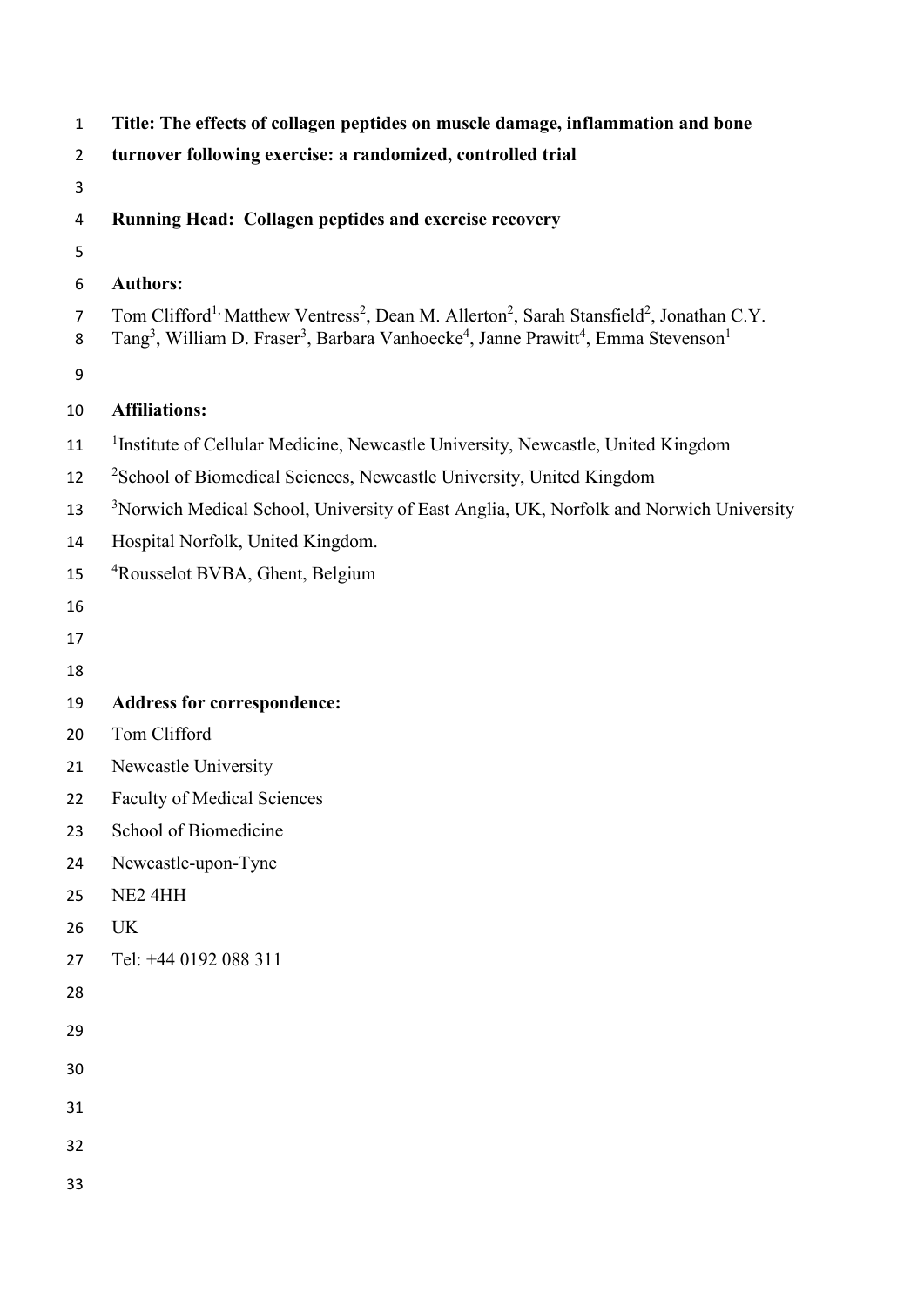### **Abstract**

 This study examined whether consuming collagen peptides (CP) before and after strenuous exercise alters markers of muscle damage, inflammation and bone turnover. Using a double blind, independent group's design, 24 recreationally active males consumed either 20 g∙day-1 of CP or a placebo control (CON) for 7 days before and 2 days after performing 150 drop jumps. Maximal isometric voluntary contractions (MIVC), countermovement jumps (CMJ), muscle soreness (200 mm visual analogue scale), pressure pain threshold (PPT), brief assessment of mood adapted (BAM+) and a range of blood markers associated with muscle damage, inflammation and bone turnover C-terminal telopeptide of type 1 collagen (β-CTX) N-terminal propeptides of type 1 pro-collagen (P1NP) were measured before supplementation (baseline; BL), pre, post, 1.5, 24 and 48 h post-exercise. Muscle soreness was not significantly 45 different in CP and CON ( $P = 0.071$ ) but a large effects size was evident at 48 h post-exercise, 46 indicative of lower soreness in the CP group  $(90.42\pm 45.33 \text{ mm} \text{ vs. CON}, 125.67\pm 36.50 \text{ mm})$ ; 47 ES=2.64). CMJ height recovered quicker with CP than CON at 48 h ( $P = 0.050$ ; CP, 48 89.96 $\pm$ 12.85 vs. CON, 78.67 $\pm$ 14.41 % of baseline values; ES=0.55). There were no statistically significant effects for the other dependent variables (P>0.05). β-CTX and P1NP were 50 unaffected by CP supplementation (P $>0.05$ ). In conclusion, CP had moderate benefits for the recovery of CMJ and muscle soreness but had no influence on inflammation and bone collagen synthesis.

- 
- 
- 
- 
- 
- 
- 

- 
- 
- 

 **Key words:** Muscle soreness, exercise recovery, collagen, hydrolyzed collagen, bone turnover, inflammation.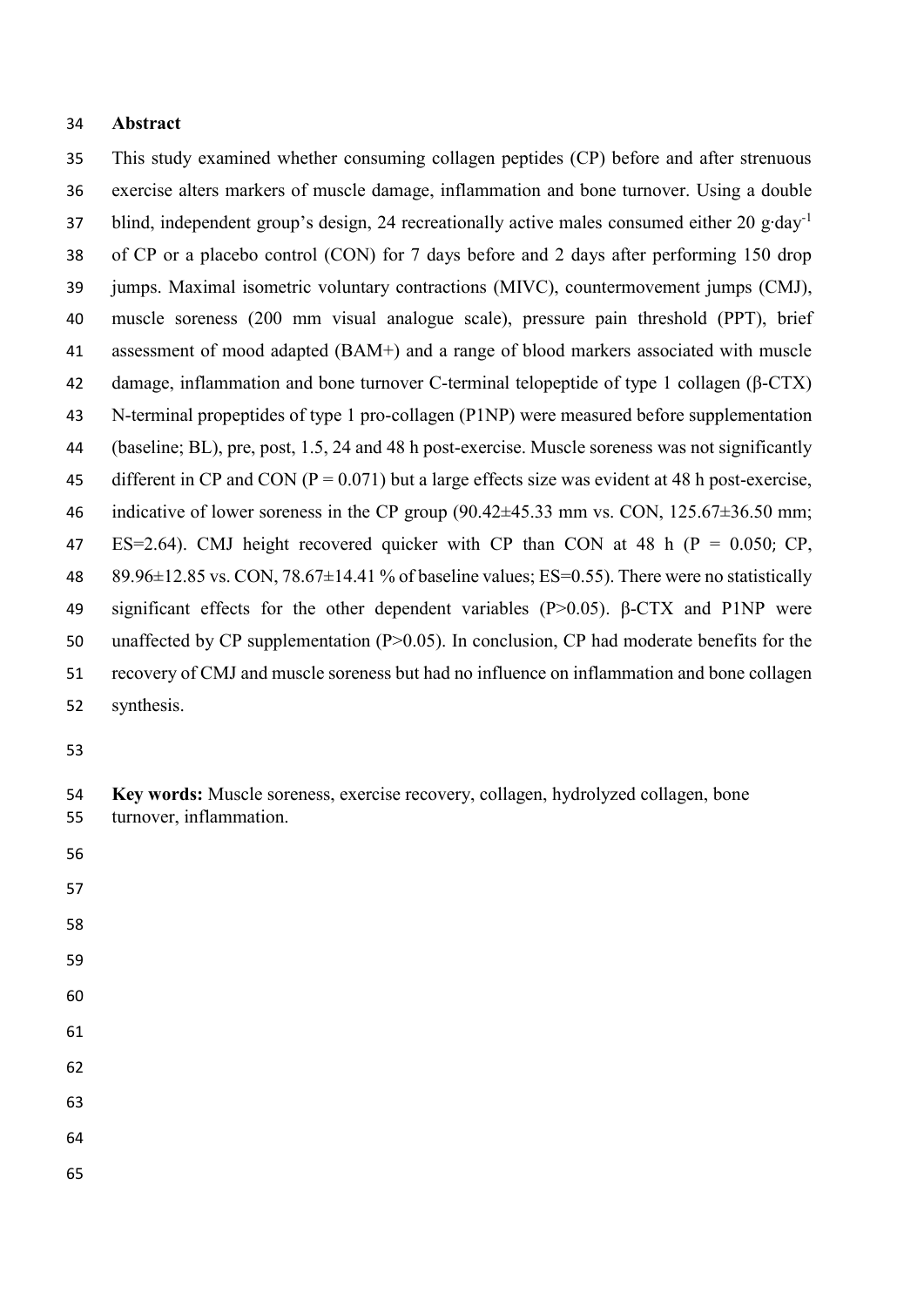### **Introduction**

 Strenuous exercise involving repetitive lengthening muscle contractions can result in ultrastructural damage to the myofibrils and surrounding extracellular matrix (ECM)(Clarkson & Sayers, 1999; Hyldahl & Hubal, 2014). Outwardly, this damage manifests as swelling, pain, soreness, and a loss of function in the damaged limbs (Clarkson & Sayers, 1999; Hyldahl & Hubal, 2014). Indeed, power, strength and motor control can all be significantly affected — to what extent and for how long largely being dictated by the intensity of the exercise, genetic variability and/or training status of the individual (Clarkson & Sayers, 1999; Paulsen et al. 2012; Hyldahl & Hubal, 2014). Nonetheless, even mild induction of these symptoms can negatively affect performance in athletic populations. In more severe cases, tasks required for daily living, such as stair climbing and walking might also be affected (Dannecker & Koltyn, 2014).

 While most research into the etiology of exercise induced muscle damage (EIMD) has focused on the myofibres, there is a growing appreciation for the important role of the ECM (Hyldahl & Hubal, 2014; Mackey & Kjaer, 2016). Structurally, the ECM of skeletal muscle consists of several different collagens, integrins, proteoglycans and glycoproteins, which together form a complex architectural network designed to transmit myofibrillar forces throughout the muscle fibre and provide structural integrity (Gillies & Lieber, 2011; Hyldahl & Hubal, 2014; Mackey 84 & Kjaer, 2016). Of these components, collagen is the most abundant and appears to be highly sensitive to mechanical loading (Gillies & Lieber, 2011). Indeed, a number of animal and human studies have reported significant increases in muscle collagen turnover <72 h following muscle-damaging exercise, indicative of extensive degradation and remodeling in the ECM (Han et al. 1999; Mackey, Donnelly, Turpeenniemi-Hujanen, Roper, 2004; Miller et al. 2005). Direct damage to the ECM has also been observed histologically, in which the ECM is seen to be detached from the myo fibre with immunochemical staining (Stauber et al. 1990). Indirect evidence of ECM damage also exists, with a number of studies showing that collagen specific amino acids, most notably hydroxyproline, markedly increase in the circulation in the days following muscle-damaging exercise (Brown et al. 1999; Tofas et al. 2008). As suggested by Crameri et al.(2007) the consequence of such damage is likely to be a sub-optimal distribution of myofibrillar forces throughout the muscle fibre, which, in turn, reduces muscle contractile function. This assertion is supported by a recent animal study that found that mice with a genetic mutation encoding for collagen type V1, which is important in the formation of the basement membrane of the ECM, generate significantly less muscle force than their healthy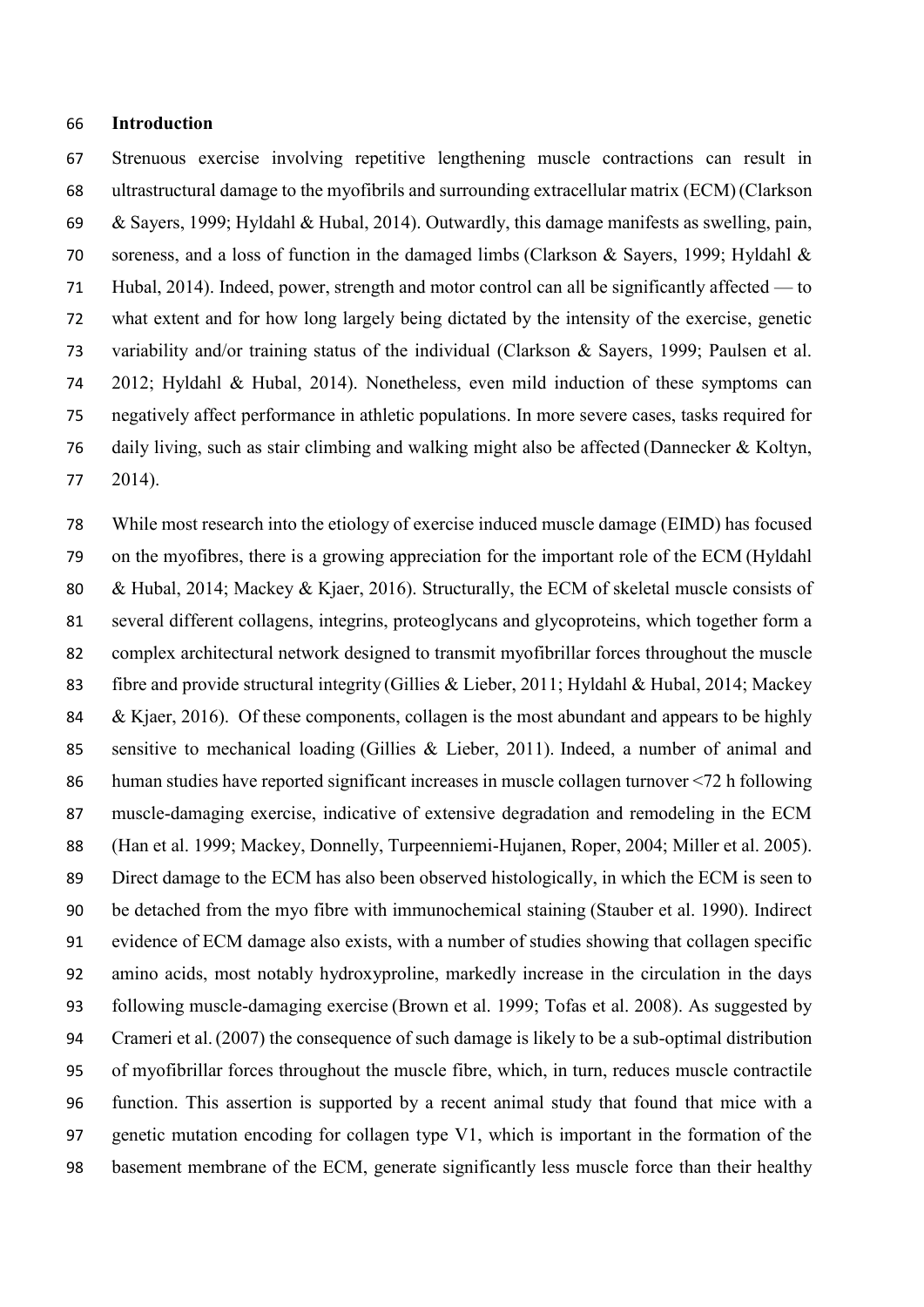counterparts(Zou et al., 2011). This raises the possibility that attenuating damage to the ECM and/or attempting to accelerate the remodeling process might be of benefit for recovery of muscle function after strenuous physical exercise.

 While most interventions attempting to accelerate ECM remodeling are pharmacological (Mackey & Kjaer, 2014) there is a growing interest in the effects of supplements containing collagen specific peptides, or gelatin (partially hydrolyzed collagen), on collagen synthesis (Shaw et al. 2016). These supplements are derived from the connective tissue of animals and contain high amounts of the collagen specific amino acids (AA) hydroxyproline, glycine and 107 proline that together comprise almost  $2/3^{rds}$  of the total AA in collagen (Li & Wu, 2018). Upon ingestion, these amino acids are markedly elevated in the blood, demonstrating high absorption rates and availability to cells for biological functions (Ohara et al. 2007; Shaw et al. 2016; A recent *in vitro* study demonstrated that incubating engineered ligaments with serum from individuals consuming 15 g of gelatin stimulated collagen synthesis (Shaw et al., 2016). Although *in vivo* studies are still scarce, Shaw et al. (2016) also showed that ingestion of 5 or 15 mg of gelatin augmented bone collagen synthesis following acute mechanical loading (jump rope), as evidenced by increase in the bone formation marker pro-collagen type 1 amino- terminal propeptide (P1NP). This led the authors to speculate that these collagen specific peptides could serve as a useful supplement to aid connective tissue repair after exercise and/or injury.

 If these AA can stimulate collagen synthesis, it would be reasonable to assume that increasing their availability after exercise might be able to modify ECM dysfunction — either by attenuating damage or enhancing the remodeling process — and that this might, in turn, accelerate acute functional recovery following strenuous exercise. In support, there is now a growing body of evidence to suggest collagen hydrolysate supplementation could attenuate 124 some of the symptoms associated with EIMD — especially muscle soreness. Indeed, several studies have indicated that collagen peptide (CP) ingestion relieves muscle and joint pain in diseases such as osteoarthritis (Kumar et al. 2015; Flechsenhar & McAlindon, 2016; Woo et al. 2017). Some recent studies also indicated reductions in self-reported joint pain in physically active but otherwise healthy individuals (Clark et al. 2008; Zdzieblik et al. 2017). One study has also reported that CP attenuated creatine kinase (CK) activity following muscle-damaging exercise, indicative of enhanced muscle recovery (Lopez et al. 2015). Collectively, the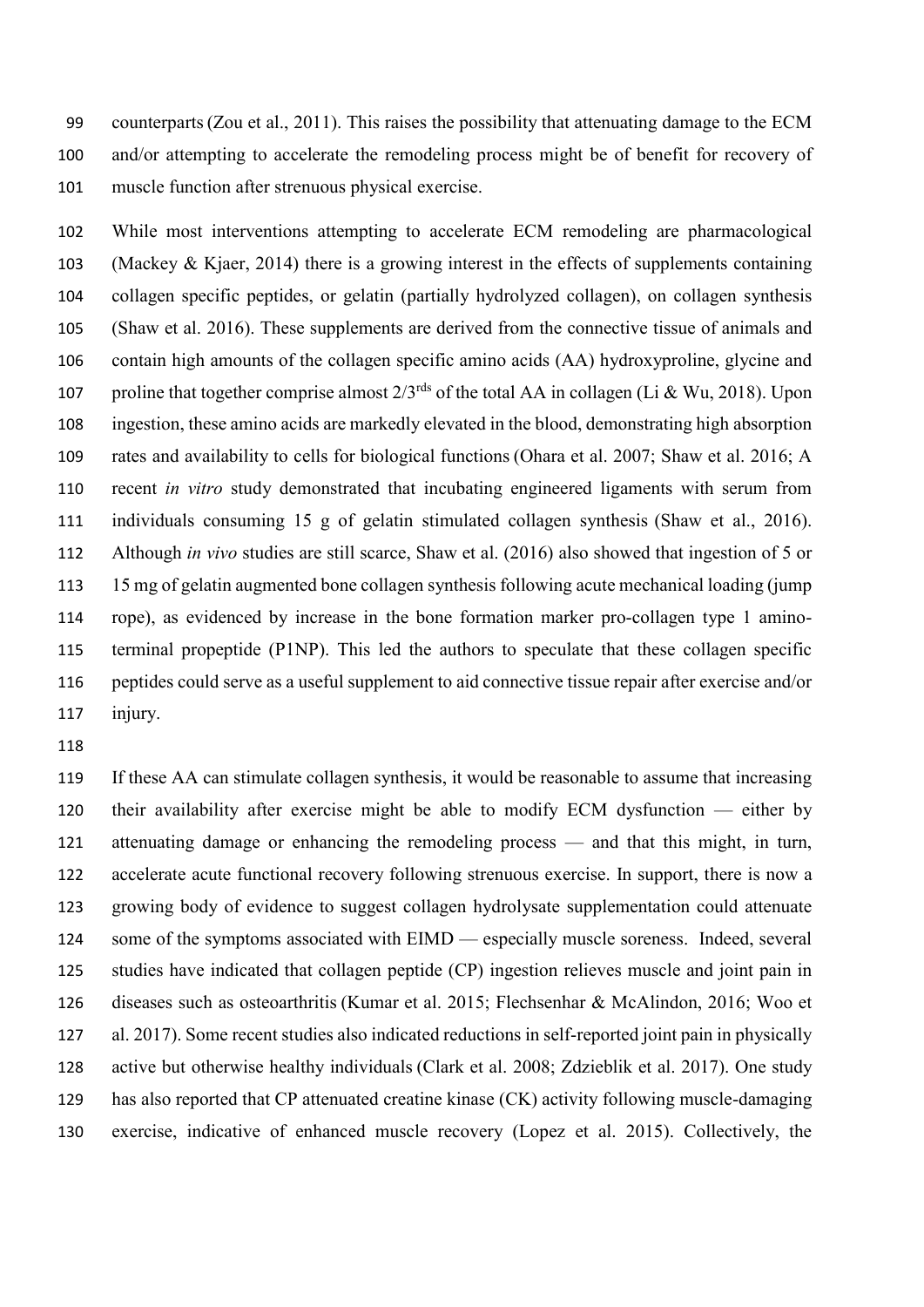aforementioned findings suggest that CP hold promise as a recovery aid following strenuous exercise and that they warrant further exploration.

 Consequently, the aim of this study was to examine whether consuming CP before and after a bout of strenuous exercise could attenuate indirect markers of muscle damage and recovery. Our primary outcome measures were functional in nature; muscle soreness and muscle function, given they are widely accepted to be the most valid and reliable markers of EIMD and recovery (Warren et al. 1999) and have the most practical relevance to active populations. Secondary outcomes included systemic markers of muscle damage, inflammation, muscle soreness and bone collagen turnover. The latter was analyzed to try to get an idea of how the CP affect post-exercise collagen turnover *in vivo*.

#### **Methods**

#### *Participants*

145 Twenty-four males, who were recreationally active (defined as exercising  $\sim$ 2 d·wk·<sup>-1</sup>) but unaccustomed to high force plyometric exercise, volunteered for this study (see Table 1 for physical characteristics). Prior to study entry, participants completed a medical screening questionnaire and were excluded if they had a known food allergy, currently, or had recently used anti-inflammatory medications (within 1 month of participation), had a previous history of cardiovascular disease or any other contraindication to the study procedures. They were prohibited from using any reputed recovery interventions during the trial (e.g., compression garments, whey protein shakes, ice baths). The study received institutional ethical approval (ethics number 1412\_1/15934/2017) and all volunteers provided written informed consent for their participation.

## *Experimental design*

 In a double blind, placebo-controlled, independent groups design, participants were 157 randomized to 1 of 2 experimental groups; a treatment group, which received 20  $g \cdot d^{-1}$  of CP, and a control group, which received an isoenergetic and isovolumic placebo CON). Baseline (BL) measures were collected at least 7 days prior to the main exercise trial and consisted of subjective wellbeing, muscle soreness, a venous blood sample, pressure pain threshold (PPT), countermovement jump height (CMJ) and maximal isometric voluntary contractions (MIVC). The baseline CMJ scores were used to randomly match the participants in each group.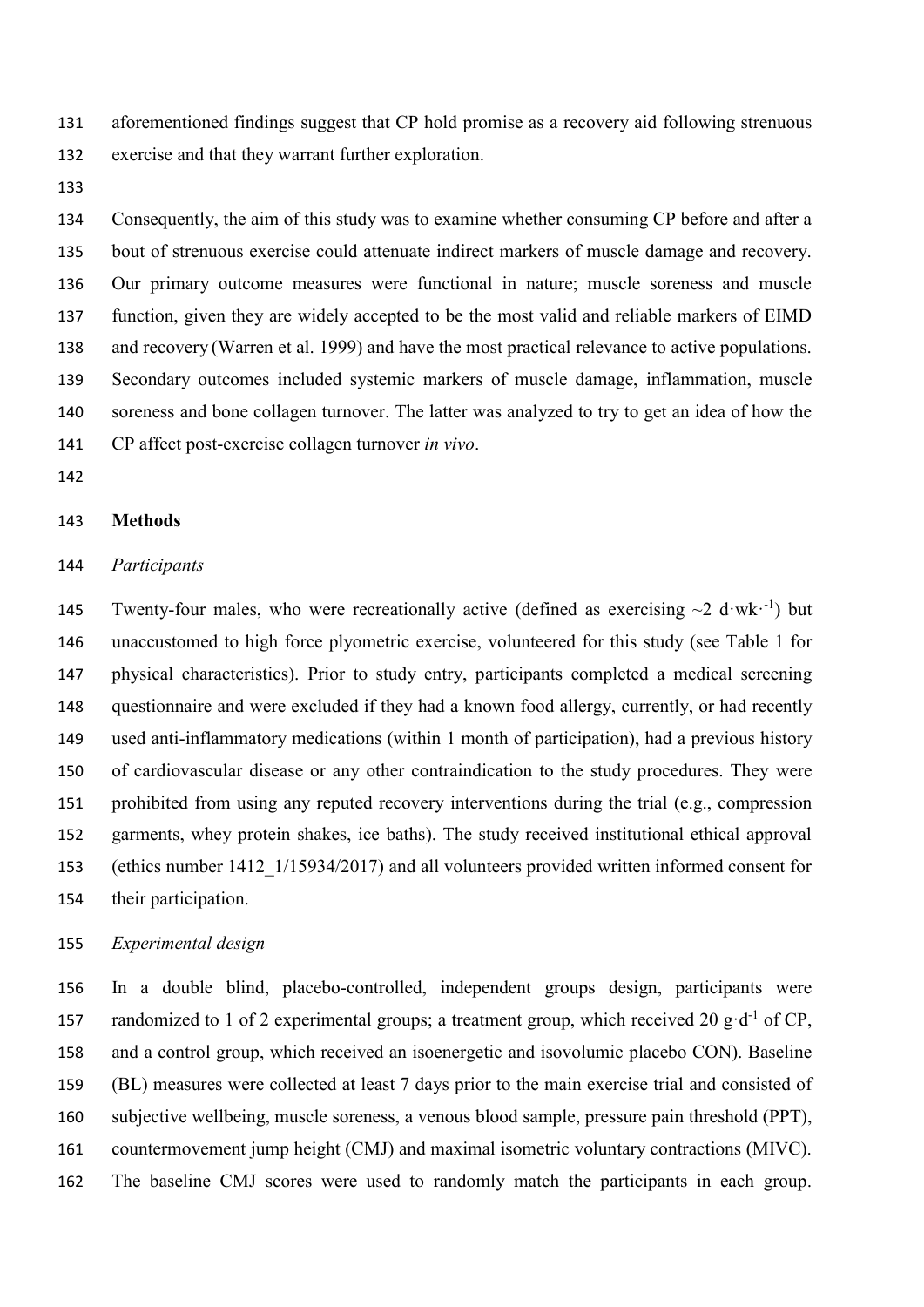Following this visit, participants consumed their assigned supplements (CP or CON) for 7 days before muscle-damaging exercise. Supplements were consumed twice per day; one serving (10 165 g) in the morning with breakfast, and another with their evening meal. On the  $8<sup>th</sup>$  day, before and after repeating the baseline measures outlined above, they performed 150 drop jumps to 167 induce muscle damage. On this day participants consumed 1 serving of CP or CON 40 minutes before beginning the pre-exercise measures, and another immediately after the post-exercise measures, alongside a snack (2 slices of toasted bread with 10 g of butter; 246 kcal, 32.8 g carbohydrate, 5.6 g protein and 10.3 g fat; Clifford et al. 2016a). 60 minutes after finishing their supplement and snack a final blood sample was taken. 24 h later, participants repeated the baseline measures outlined above, consuming 1 supplement 40 minutes prior, and 1 with their evening meal. This was repeated 48 h post-exercise, with the exception of the evening supplement.

## *Muscle damaging exercise protocol*

 Muscle damage was induced with a drop jump protocol adapted from a previous study(Clifford et al., 2016a). In the present study, participants performed a total of 150 drop jumps from a 60 cm box. The jumps were performed in sets of 6 x 25 (separated by a 2 min rest period) and each jump separated by 10 s. For each jump, participants were instructed to land on two feet, 180 squat to a  $\sim 90^\circ$  knee angle, and then jump vertically with maximal effort.

## *Dietary control*

 Before attending the laboratory for their baseline visit, participants provided a 24 h recall of their current dietary intake. This was visually inspected by a sports dietician for macronutrient composition and, alongside baseline CMJ scores, was used as a blocking factor for randomizing participants into each group. This was to ensure that the habitual dietary intake of the participants in each group were relatively homogenous. The participants were also instructed to record their dietary intake on the day before muscle-damaging exercise, the day of the exercise, and the day following (3 days in total). This was to check for differences in the macronutrient composition of the participant's diet during the exercise part of the trial.

### *Countermovement jump height*

 Countermovement jump (CMJ) was used as an indirect measure of muscle power. As in a previous study (Clifford et al., 2016a), jumps were performed with an OptoJump system 193 (Optojump, Italy) and required participants to descend into a squat (to a  $\sim 90^\circ$  knee angle) before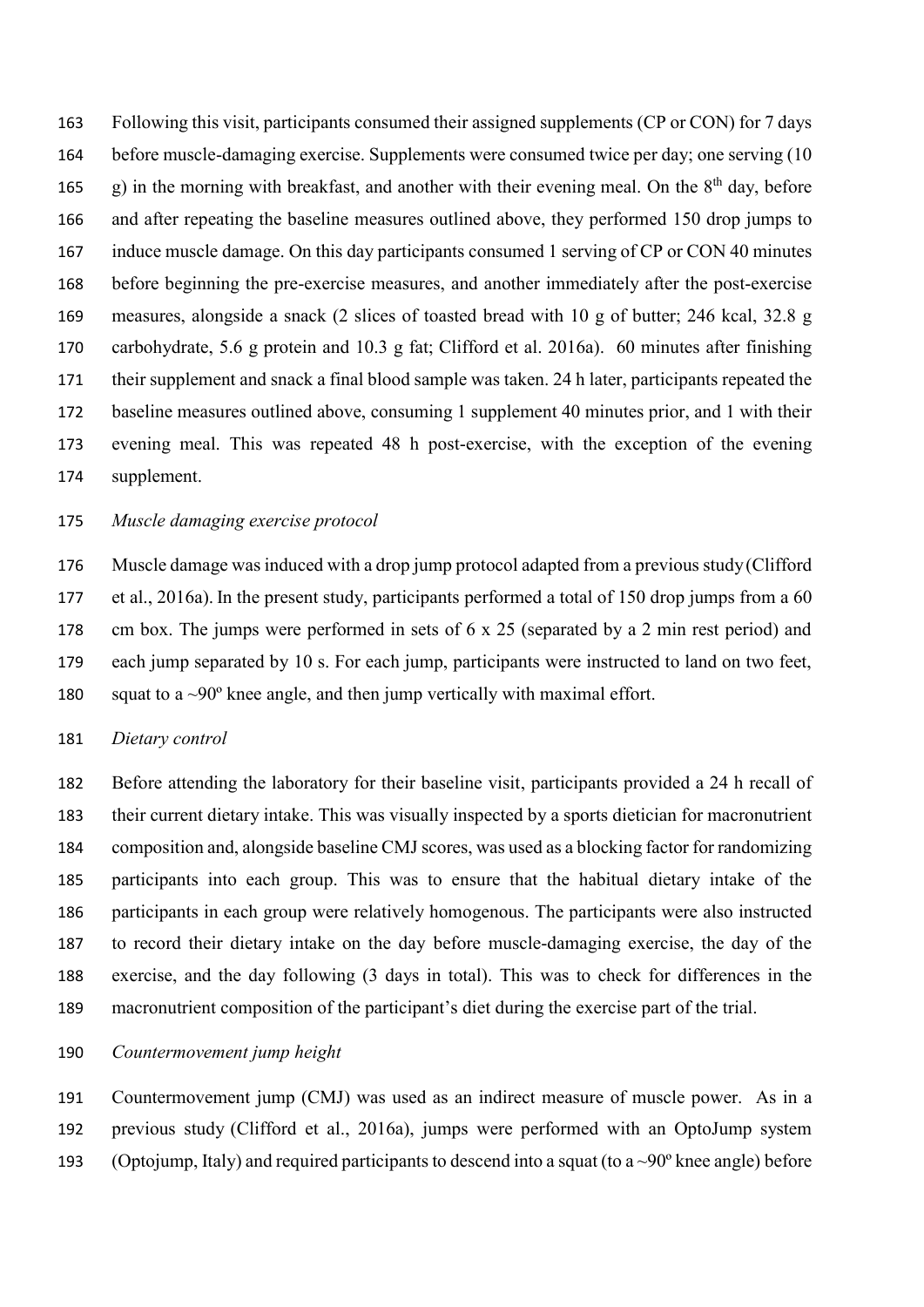jumping vertically with maximum effort. Hands remained on the hips throughout the movement. The best of three efforts (separated by a 60 s rest period) was used for analysis. The inter day coefficient of variation (CV) for this test was calculated as 3.0%.

### *Maximal isometric voluntary contraction*

 MIVC were measured with a portable strain gauge (MIE Medical Research Ltd., Leeds, UK) according to the methods outlined previously (Clifford et al. 2016a). Briefly, participants had a perspex gauze strapped to their ankle and while sat in an upright position were instructed to maximally extended their right knee flexor for a 3 second contraction. The peak value (N) from 3 maximal contractions (separated by a 60 s rest period) was used for analysis. The inter-day CV for this measure was calculated as 3.9%.

#### *Muscle soreness*

 Muscle soreness was measured as both subjective pain and pressure pain threshold (PPT), as per previously described methods(Clifford et al., 2016a; Clifford et al., 2016b). For subjective 207 pain, after performing a squat (at  $\sim 90^\circ$  knee flexion), participants rated their level of muscle soreness (lower limbs only) by drawing a vertical line on a horizontal visual analogue scale (VAS), in which 0 represented 'no soreness' and 200 mm represented 'unbearably painful'. The line placement was measured with a ruler and recorded.

 PPT was measured with a handheld digital algometer (Wagner Instruments, Greenwich CT, US). A cylindrical flat headed probe was applied to 3 pre-marked sites on the muscle belly: rectus femoris, mid-way between the anterior patella and inguinal fold; vastus lateralis, mid- way between the superior aspect of the greater trochanter and head of the tibia, and; gastrocnemius, most medial aspect of the calf at relaxed maximum girth. When the participant indicated the pressure applied at each site was causing pain, the score on the algometer was 217 recorded in N cm<sup>-2</sup> as their PPT. The measure was repeated one more time and for a third time 218 if the second and first recordings deviated by more than 10 N cm<sup>-2</sup>. To improve inter-day reliability, participant measures were taken by the same individual. The CV for this measure was calculated as 9.5%.

## *Supplements*

 The CP supplement was provided by Rousselot BVBA (Ghent, Belgium) and is commercially 223 available as Peptan<sup>®</sup>. Each serving contained 10 g of hydrolyzed collagen peptides derived 224 from bovine hide. Each serving of the CON contained 10 g of pure maltodextrin with no AA;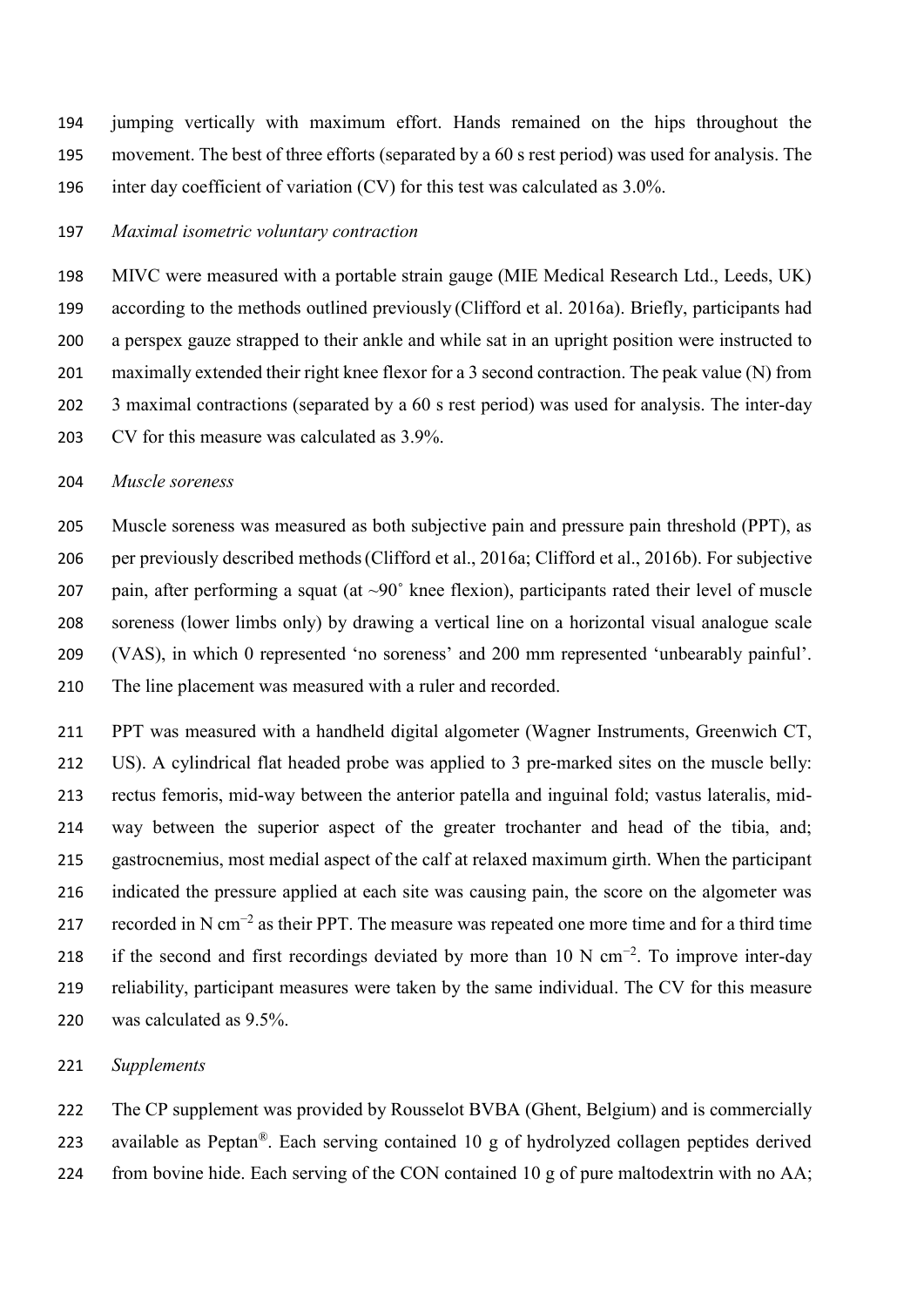this was also supplied by Rousselot BVBA. Both supplements were packaged as powder in identical 10 g sachets. As in a previous study (Shaw et al., 2016), they were consumed with water and 50 ml of Ribena Light (Suntory, China), which is rich in vitamin C (80 mg per serving) and therefore thought to enhance collagen synthesis.

 Because of the paucity of studies on CP and EIMD, selecting the most appropriate dose and protocol was a challenge. The rationale for our eventual selection was based on evidence from several lines of enquiry: those examining nutritional supplements on EIMD; those examining collagen pharmacokinetics, and; those examining collagen synthesis. Foremost, the timings. We opted to provide the supplements twice daily for 7 days before exercise because studies with fruit juices and branched chain AA showed that such a protocol, typically known as a pre- load, was beneficial for symptoms of EIMD(Sousa, Teixeira, Soares, 2013). Although previous 236 studies assessing CP on joint pain tend to provide more chronic doses  $(≥8$  weeks) we felt this would compromise compliance and limit the applicability of our findings, given our aim was to pilot test the acute benefits of this supplement for more athletic populations. Secondly, on 239 the day of exercise (and 24 and 48 h post-exercise), the supplements were consumed 40 minutes prior to the recovery measures being taken. This rationale was based on recent findings(Shaw et al., 2016), which found that blood levels of proline, glycine, hydroxylysine and hydroxyproline peaked 30 – 60 min following 15 g of gelatin ingestion. They also found that collagen synthesis was augmented after exercise with this dosage protocol. We therefore reasoned that taking the outcome measures when these specific AA peaked in the blood would give us the best chance of detecting a benefit — if one existed.

## *Subjective mood questionnaire*

 At each time point, participants completed a questionnaire for qualitatively assessing individuals mood, recovery status and overall performance readiness(Shearer et al. 2017). The questionnaire contains 6 items from The Brief Assessment of Mood (BAM) and 4 questions relating to confidence, motivation, muscle soreness and sleep quality. As a result, the questionnaire has been named The Brief Assessment of Mood Adapted (BAM+). For each of the 10 questions, participants drew a line on a 100 mm VAS, anchored with "not at all" and "extremely" at each end. The lines were measured and an overall score calculated by summing the values for the positively associated questions (x4) and subtracting them from the sum of 255 the negatively associated questions  $(x6)$ .

*Blood sampling*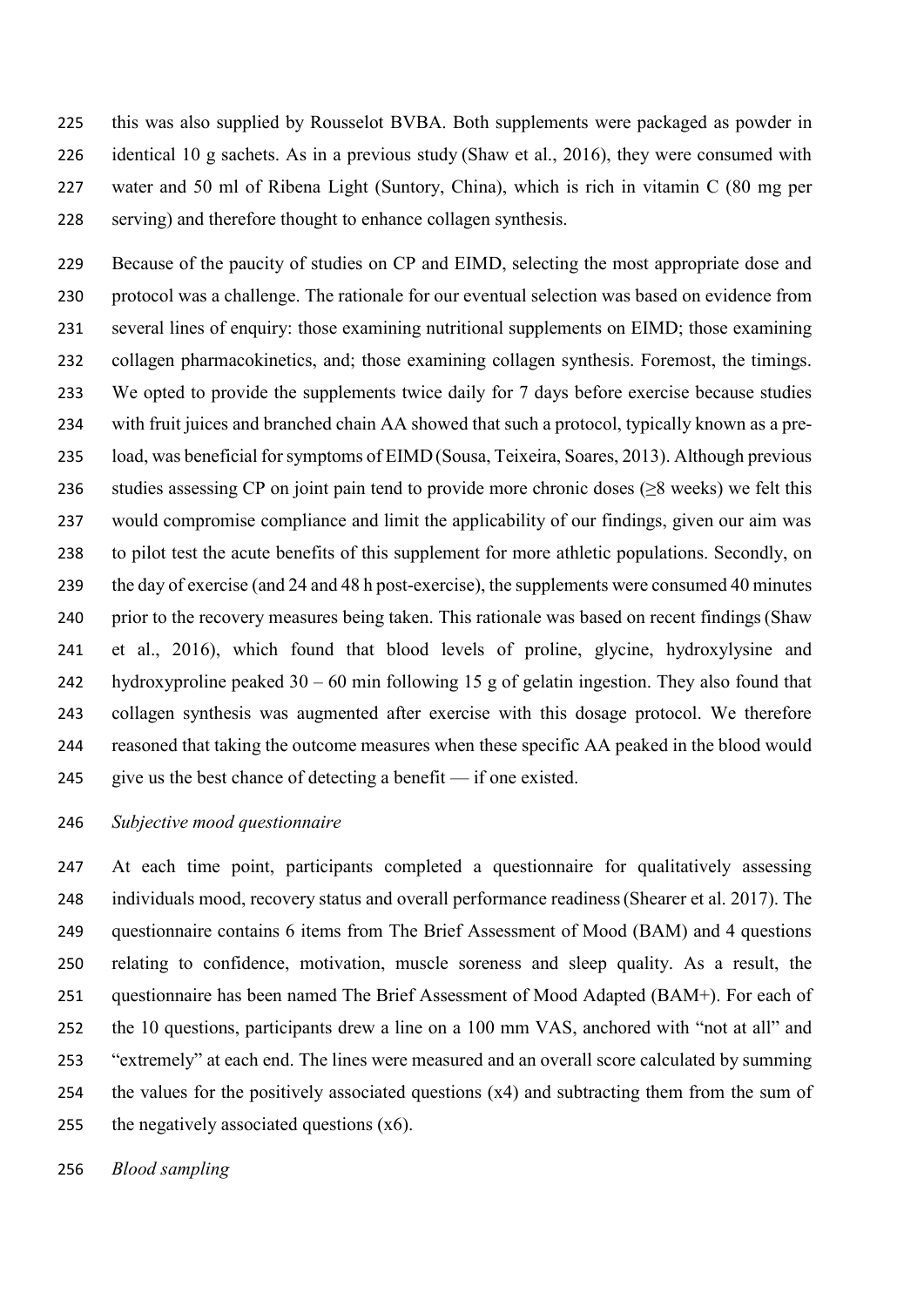All blood samples were venous and collected via venipuncture. At all 6 time points (pre- baseline, pre-exercise, post-exercise, 1.5 h post-exercise, 24 h and 48 h post-exercise), blood was drawn into a 10 ml vacutainer for serum and a 10 and 4 ml vacutainer coated with di- potassium ethylene diamine tetra-acetic acid (EDTA). Samples were centrifuged at 2500 rpm 261 (4 ° C) for 10 minutes to separate the supernatant, which was stored in aliquots at -80° and only thawed for analysis in the morning of the analysis. The 4 ml EDTA vacutainer was transported to a local hospital for hematological analysis.

 An automated haematology system (Sysmex XE-2100, Illinois, US) was used to measure white blood cell, neutrophil and lymphocyte counts before and after exercise. Creatine kinase (CK), aspartate transaminase (AST), alanine transaminase (ALT) and lactate dehydrogenase (LDH) were measured in serum using an automated system based on an electrochemiluminescence method (Roche Modular, Roche Diagnostics, UK). According to data provided by the analyzing laboratory (Newcastle Laboratories, UK), the CV's for the hematological analysis and the markers measured by electrochemiluminescence were <10% and <5%, respectively. 271 Interleukin-6 (IL-6) was measured in serum using a commercially available ELISA kit (R & D Systems, Oxford, UK). Plasma beta-nerve growth factor (β-NGF) was measured using an ELISA according to the manufacturer's instructions (Thermo Fisher Scientific, MA, US); results were read at 450 nm absorbance. The CV's for IL-6 and β-NGF were 9 and 12%, respectively.

### *Bone turnover markers*

 As in a previous study (Townsend et al. 2017), β-isomerized C-terminal telopeptide (β-CTX) and P1NP were measured by electro-chemiluminescence on an automated system (Roche Diagnostics, Mannheim, Germany). Intra and inter-assay CVs for this analysis were <5%.

#### **Data analysis**

281 All data are expressed as mean  $\pm$  SD; an  $\alpha$  level of  $\leq$  0.05 was considered statistically significant. MIVC, CMJ, muscle soreness, PPT, BAM+ and all blood variables were analysed using a mixed model analysis of variance ANOVA with 2 treatment levels (group) (CP vs. CON) and 5 or 6 repeated measures time points (time) (BL, Pre, Post, 1.5 h, 24 h 48 h). β-NGF 285 data were not normally distributed (according to  $\alpha \le 0.05$  on the Kolmogorov-Smirnov test) and were therefore log transformed prior to analysis. If the ANOVA indicated a significant time effect (a change in values from BL at other timepoints pre and post-exercise, in both groups), a group\*time interaction effect (a difference between CP and CON at any time point: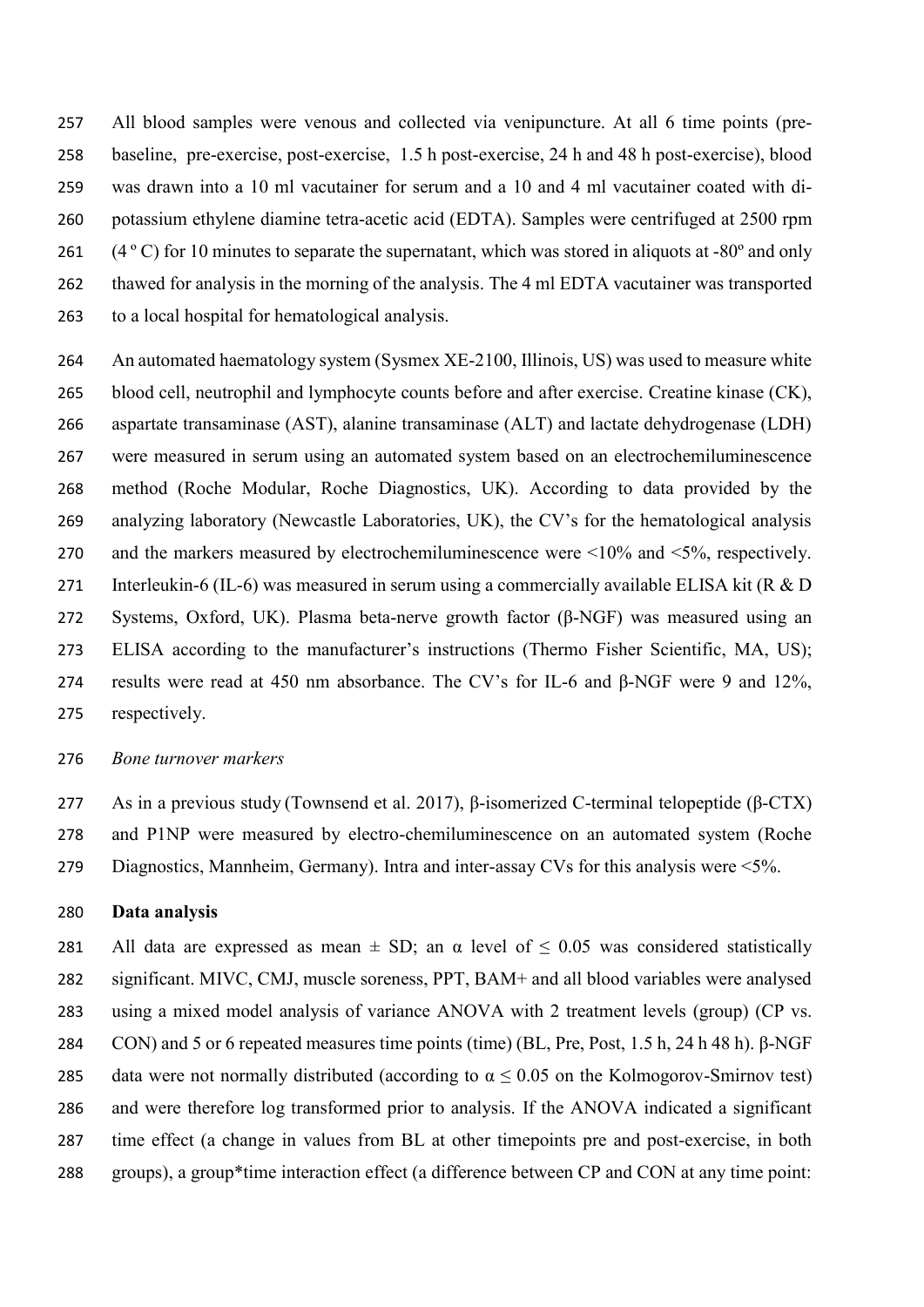BL, Pre, Post, 1.5 h, 24 h 48 h) or a group effect (difference in CP and CON across all time points) then least significant difference *post hoc* analysis was performed to locate where the differences lie. In the event of a significant violation of spherecity, Greenhouse Geisser adjustments were used.

 Instead of relying solely on P values to determine the effects of the treatment, as is now discouraged — especially with lower sample sizes (Halsey et al. 2015), the data were also analyzed using magnitude based inferences (MBI), which encompasses measures of effect size (ES) and confidence intervals, enabling us to get an idea of how meaningful any observed changes were. In addition, as this was a proof of principle study, that is, it is the first study to assess the effects of the intervention on these specific outcomes, we felt this statistical approach would allow us to better detect subtle differences that can be missed when solely relying on null hypothesis significance testing (NHST) (due to low sample size, high inter-individual variability) but are, nonetheless, still clinically useful or worthy of further exploration (Halsey et al. 2015; Page, 2014).

 For MBI analysis, data were analyzed with a published spreadsheet that calculates the 304 magnitude of change of the intervention based on the between group mean effects and  $\pm 90\%$  confidence intervals (CI) (Batterham & Hopkins, 2006). This analysis allows probabilistic inferences to be made not only about the potential benefits of the intervention on the dependent variables, but also the size of these effects(Hopkins, 2002; Batterham & Hopkins, 2006). The 308 probabilistic thresholds for an effect were as follows:  $\langle 1\%$  almost certainly none,  $1-5\%$  very unlikely, 5–25% unlikely, 25–75% possibly, 75–95% likely, 95–99% very likely, >99% almost 310 certainly. The effects were deemed unclear if the  $\pm$ 90% CI crossed the positive and negative boundaries of the smallest worthwhile change, which was set a *priori* as 0.2 or 1/5 of the between subject's standard deviation. Effect size (ES) magnitudes were calculated as the difference in means/SD for both groups and interpreted as trivial, 0.0–0.2; small, 0.2–0.6; moderate, 0.6–1.2; large, 1.2–2.0; very large, 2.0–4.0; extremely large, 4.0. As recommended (Hopkins, 2002), blood variables were analyzed as factors, to account for the large percentage changes, while continuous variables (CMJ, MIVC, and PPT) were log transformed and then analyzed as percentage changes from baseline. To avoid scaling errors associated with Likert scales, both muscle soreness and the BAM+ were not log transformed and instead analyzed from the raw values. All values are compared to the baseline values collected before any supplementation.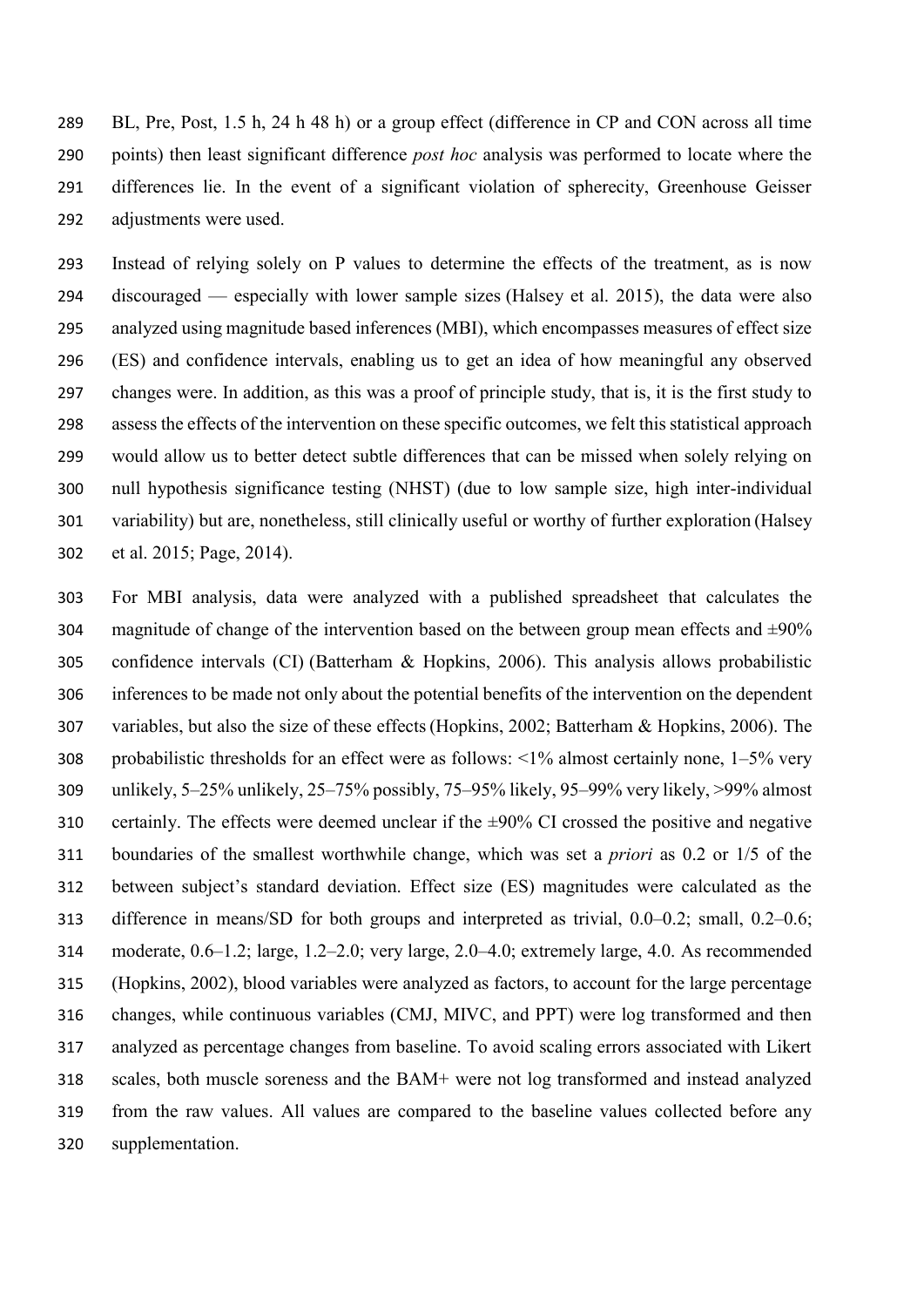### 321 **Results**

 Participant's physical characteristics, baseline scores for each variable, and average macronutrient intake throughout the testing period are presented in Table 1. There were no 324 group difference in any of these variables  $(P > 0.05)$ ; with MBI analysis, effects were all *unclear.* For all of the dependent variables, time effects using MBI analysis (mean effects,  $326 \pm 90\%$  CI, with qualitative inferences) are presented in Tables S1 and S2 (Supplementary Material). There were notable changes in the CP vs. CON group at various time points post- exercise; the mean changes, along with the 90% CI for these variables are displayed in Tables  $329 \t2 - 5.$ 

330

332

## 331 *Muscle soreness and pressure pain threshold*

333 A time effect for increased muscle soreness was observed  $(P = 0.001)$  (Figure 1). There was 334 no group\*time interaction ( $P = 0.202$ ) but muscle soreness did tend to be lower in the CP group 335 (group effect;  $P = 0.071$ ). Table 2 displays mean changes, along with the 90% CI for muscle 336 soreness and PPT with MBI analysis; CP was *possibly beneficial* for reducing soreness at 24 h 337 post-exercise (CP,  $106.67 \pm 43.98$  mm vs. CON,  $139 \pm 35.68$  mm) and *likely beneficial* at 48 338 h post-exercise (CP,  $90.42 \pm 45.33$  mm vs. CON,  $125.67 \pm 36.50$  mm). The ES at 24 h and 48 339 h post for CP were 2.40, 2.64, respectively, suggesting a very large effect was present. Exercise 340 decreased PPT (time effect  $P = 0.001$ ) but no group\*time interactions of group effects were 341 present (P > 0.05). For MBI analysis, all effects were *trivial* or *unclear* with PPT, and ES were 342 small  $( $0.50$ ).$ 

343

## 344 *Counter movement jump height and maximal isometric voluntary contraction*

345 CMJ and MIVC values are presented in Figure 1. CMJ height was reduced in both groups after 346 exercise (time effect;  $P = 0.001$ ) but recovery was faster with CP (group\*time effect;  $P = 0.040$ ) 347 at 48 h post-exercise (P = 0.050). MBI analysis suggested that CP was also *possibly beneficial* 348 for the recovery of CMJ height at 24 h post-exercise (CP,  $86.65\% \pm 11.94$  vs. CON,  $79.69 \pm 10.69$ ) 349 12.64 % of baseline values;  $ES = 0.33$ ) and *likely beneficial* at 48 h post (CP,  $89.96 \pm 12.85$  vs. 350 CON,  $78.67 \pm 14.41$  % of baseline values; ES = 0.55; Table 2). MIVC was reduced in both 351 groups post-exercise (time effect;  $P = 0.001$ ) but no group\*time or group effects were present 352 (P > 0.05). At 24 h post-exercise, MIVC was  $85.35 \pm 15.77$  % of baseline values in CP and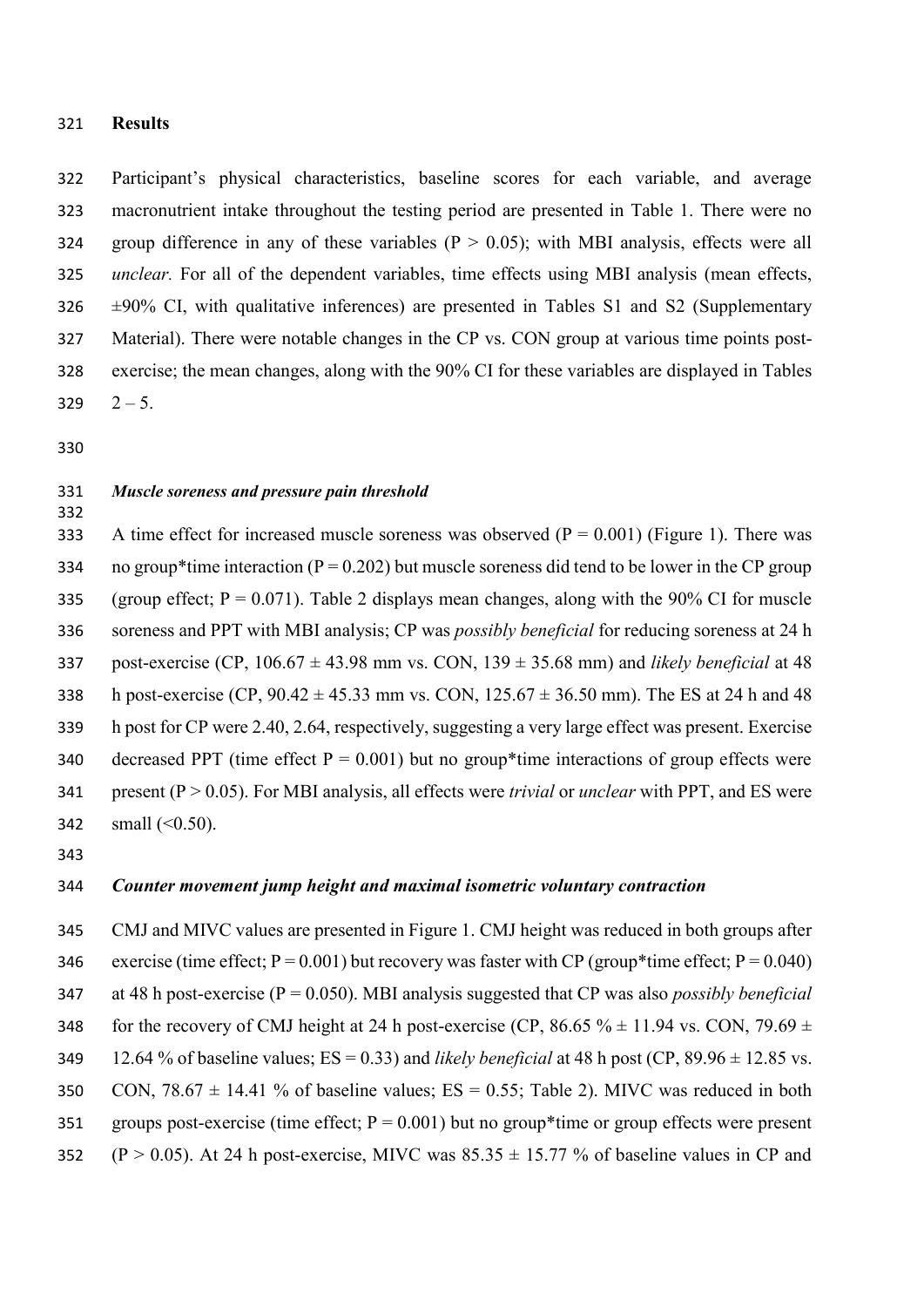353 78.44 ± 17.7% in CON, indicating a *likely benefit* of CP with MBI analysis (Table 2); however, 354 the ES was small (0.51).

## 355 *Brief Assessment of Mood Adapted*

356 BAM+ scores were reduced in both CP and CON (time effect;  $P = 0.001$ ) but no time\*group 357 or group interactions were observed ( $P > 0.05$ ; Figure 1). With MBI analysis, effects were 358 *unclear* or *trivial* at all-time points and ES were small (≤0.24); Table 2 displays mean changes, 359 along with the 90% CI for BAM+.

## 360 *Hematology*

361 Table 4 displays the group mean changes and 90% CI for all haemetatological variables. 362 Leukocytes were increased from pre-supplementation to 1.5 h post in both groups (time effect; 363  $P = 0.0001$ ) but no group\*time or group interaction were found (P > 0.05; Figure 2). However, 364 MBI suggested leukocytes were *possibly increased* in CP at 1.5 h (CP, 1.1 ×/÷ 1.2 vs. CON, 365 1.0  $\pm$  1.2; ES = 0.37) and *possibly increased* in the CP group at 24 h and 48 h post-exercise 366 (ES = 0.27 and 0.12, respectively). Similarly, neutrophils were increased from pre-367 supplementation to 1.5 h post-exercise in both groups (time effect;  $P = 0.001$ ) but no 368 group\*time or group interaction were found (P > 0.05). With MBI a *likely increase* in the CP 369 group was observed post-exercise (ES = 0.52), at 1.5 h (CP, 1.4  $\times$ / $\div$  1.4 vs. CON, 1.2  $\times$ / $\div$  1.3; 370 ES = 0.53) and 24 h (CP = 1.2 ×/÷ 1.5 vs. CON 0.9 ×/÷ 1.3; ES = 0.54). A *possible increase* 371 was also observed at 48 h post-exercise (ES = 0.20). Monocytes were elevated immediately 372 post-exercise only (time effect;  $P = 0.001$ ), with no group\*time or group differences observed 373 (P > 0.05). MBI suggested a *likely decrease* in monocytes in the CP group at pre-  $(0.8 \times 4)$  = 1.8 374 vs. CON 1.1  $\times$ / ÷ 1.1; ES = 0.91) and 24 h post-exercise (CP 0.81  $\times$ / ÷ 1.3 vs. 1.0  $\times$ / ÷ 1.22; ES  $375 = 0.51$ ). Lymphocytes were lower than BL at pre-exercise, 1.5 h, 24 and 48 h post-exercise in 376 both groups (time effect:  $P = 0.005$ ) but no group\*interaction or group effects were observed 377 (P > 0.05). All effects were either *trivial* or *unclear* with MBI analysis, and ES were small.

378

# 379 *Serum proteins, IL-6 and Β-NGF*

380 381

382 Serum proteins, IL-6 and β-NGF results are displayed in Figure 3, and Table 3 and 4. ALT was 383 elevated up to 1.5 h post-exercise (time effect;  $P = 0.014$ ) and a group\*time interaction effect 384 was present ( $P = 0.018$ ). Post-hoc analysis revealed that ALT levels were only different at BL 385 between the groups  $(P = 0.023)$ . Subsequent analysis when values were corrected for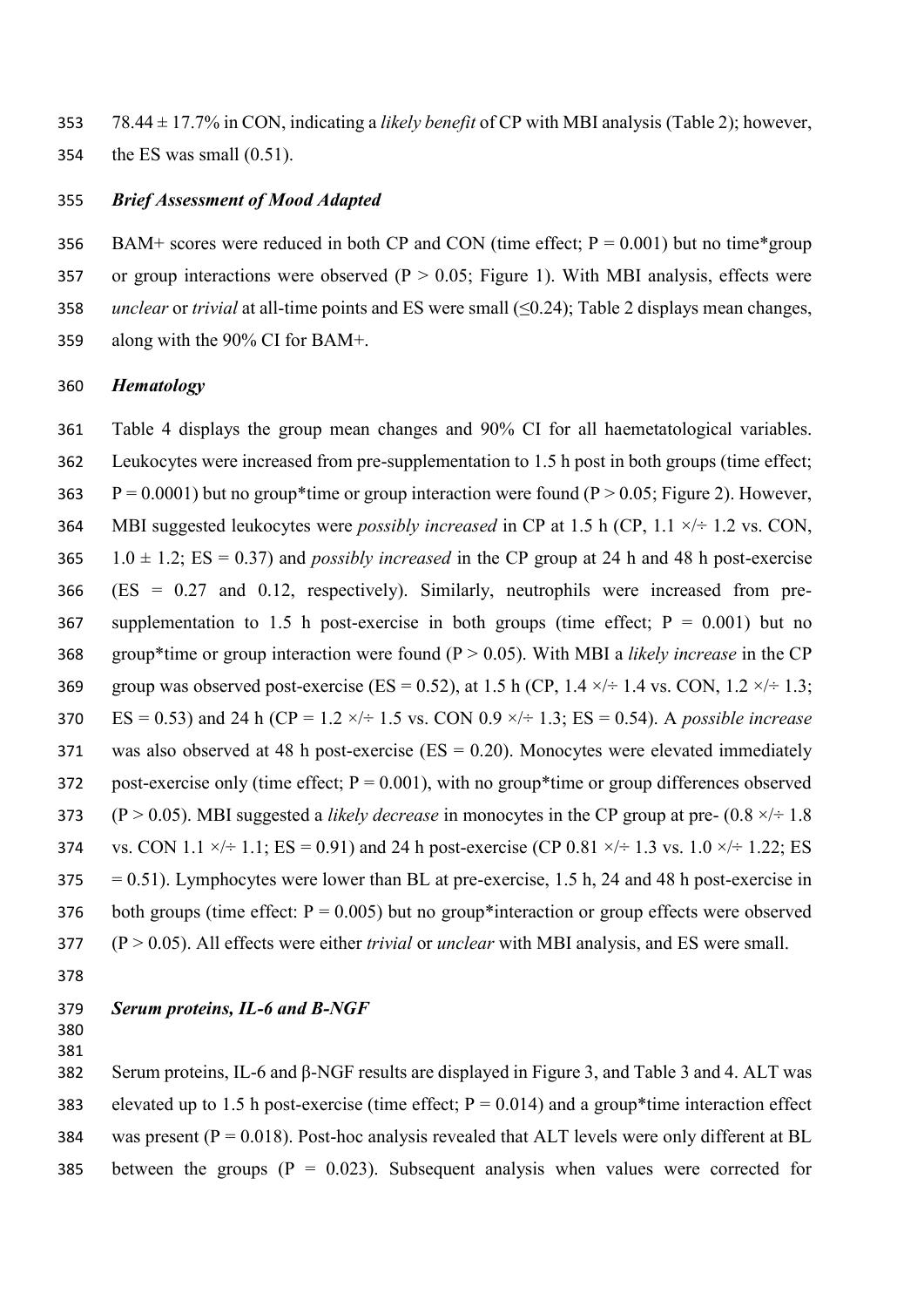386 percentage change from baseline revealed no significant group differences (data not shown; P 387 > 0.05). However, with MBI analysis, ALT was *likely decreased* in the CP group at all-time 388 points from pre-exercise to 24 h post-exercise ( $ES = 0.35$ , 0.46, 0.67 and 0.47, respectively) 389 and *very likely decreased* at 48 h post-exercise (ES = 0.79; Table 3). AST increased after 390 exercise (time effect;  $P = 0.025$ ) but no interaction or group effects were observed ( $P > 0.05$ ). 391 MBI analysis suggested AST was *likely decreased* at 1.5 and 24 h post-exercise (ES = 0.43 and 392 0.85; Table 3); however, effects were unclear at all other time points. LDH remained elevated 393 at 48 h post-exercise (time effect;  $P = 0.001$ ) but no group\*time interaction or group effects 394 were observed (P > 0.05). With MBI, a *possible increase* in LDH levels were observed at 1.5 395 h post in CP but the ES was small (0.30) (Table 3). CK levels were still increased at 48 h post-396 exercise (time effect;  $P = 0.018$ ) but no group or interaction effect were observed. MBI analysis 397 suggested a *very likely decrease* in CK in CP (54.1  $\times$ / $\div$  93.9 vs. CON 114.7  $\times$ / $\div$  86.5; ES = 398 0.66; Table 3). There were no time, group or interaction effects for IL-6 ( $P > 0.05$ ); however, 399 MBI suggested a *likely decrease* with CP at post-exercise and 1.5 h post-exercise (ES = 0.54 400 and 0.91, respectively; Table 4). For  $\beta$ -NGF, there were no time (P = 0.383), group (P = 0.481) 401 or interaction effects ( $P = 0.880$ ; Figure 3). With MBI analysis, effects were deemed trivial or 402 unclear at all time points (Table 4); ES were  $\leq 0.20$  at all time points.

403

#### 404 *Bone turnover*

405 Table 4 displays the group mean changes and 90% CI for bone turnover variables. P1NP was 406 higher at post-exercise (time effect;  $P = 0.006$ ) but no group\*interaction or group differences 407 were present (P > 0.05; Figure 4). MBI revealed a *possible increase* in P1NP in CP vs. CON 408 at 1.5 h post-exercise  $(1.0 \pm 1.1 \text{ vs. } 0.95 \pm 1.2; \text{ ES} = 0.16)$ . Compared to BL  $\beta$ -CTX was lower 409 pre-exercise, post-exercise and 1.5 h post-exercise ( $P < 0.05$ ) but no group\*time or group 410 effects were observed. A *possible increase* was observed in CP vs. CON with MBI at 24 h post 411 -exercise  $(0.9 \pm 1.2 \text{ vs. } 0.8 \pm 1.4; \text{ ES} = 0.09)$ .

## 412 **Discussion**

 The main finding of this study is that CP supplementation accelerated the recovery of CMJ performance and tended to reduce muscle soreness following a bout of muscle-damaging exercise. The CP supplement had little to no influence on serum protein release, β-NGF, IL-6, and bone turnover markers post-exercise, but there were possibly some small increases in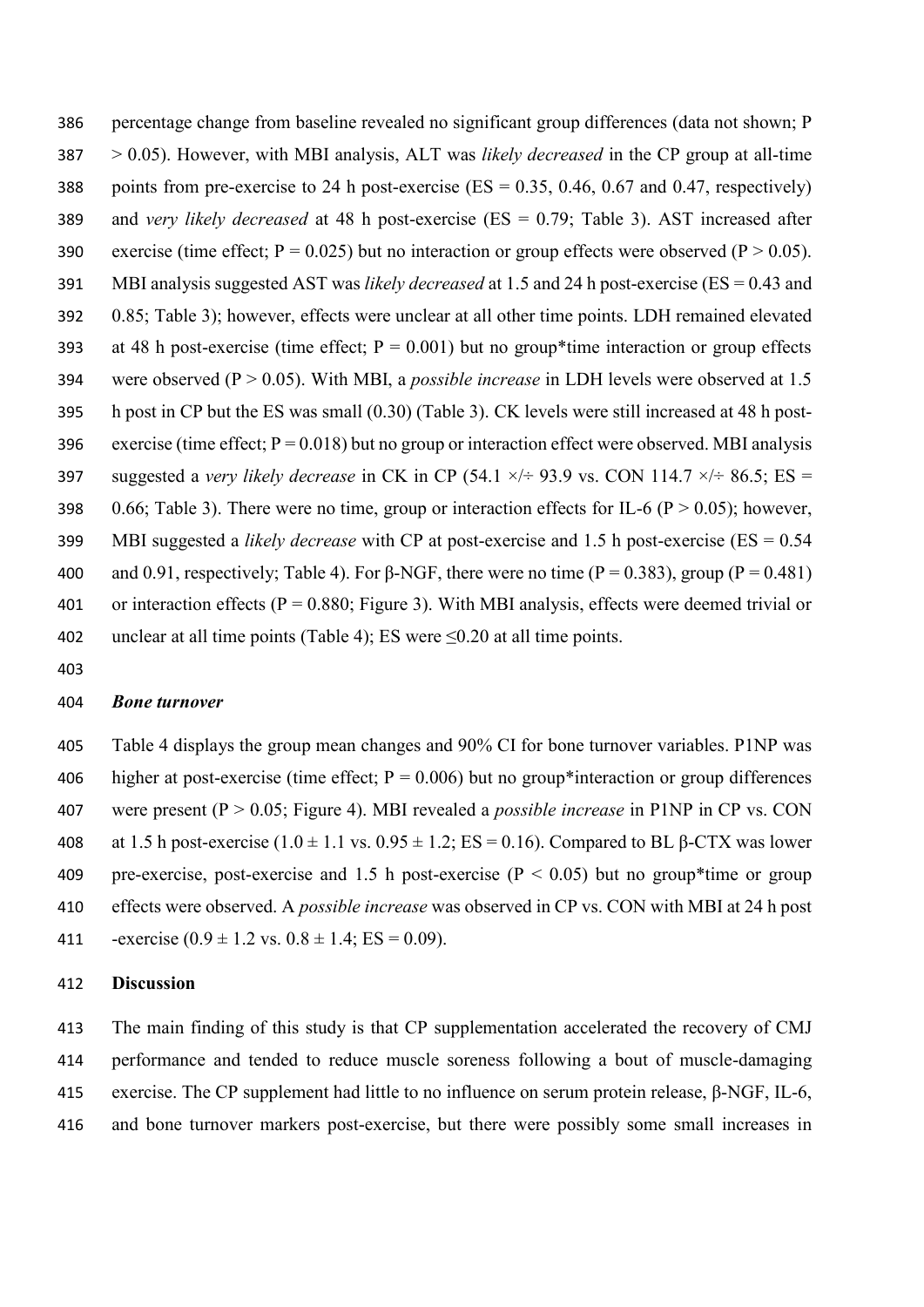leukocyte numbers with CP supplementation post-exercise. This is the first study to suggest that CP could modulate the recovery process following eccentrically biased exercise.

419 Although not statistically significant,  $(P = 0.071)$ , the large effect sizes suggest that those in the CP group reported less muscle soreness at 24 and 48 h post-exercise. Based on the 90% CI, the true impact of CP on muscle soreness was a 4.1–54.4 mm reduction on the VAS scale, which is arguably a meaningful decrease in athletic populations. This reduction in soreness, however, was only evident from the subjective assessment with the VAS, as no group differences were detected in PPT. We are unsure of the precise reason for this discrepancy, but 425 we are not the first to observe discrepant findings between soreness measured by a VAS and PPT (Lau et al. 2013)— including in response to an intervention (cherry juice; (Connolly et al. 2006)). The lack of correlation between VAS and PPT found by Lau et al. (2013) led the authors to suggest that they likely measure different aspects of muscle soreness after exercise, concluding that a VAS provides a more accurate representation of muscle soreness than PPT. This could be in part because VAS eliminates any measurement issues from the person applying the PPT measure. It might also be of more practical significance, at least when measured actively (while performing a squat) — like in the present study, compared to passively, like PPT is (while lying). Irrespective of the precise reason, these findings are consistent with several other studies measuring the effects of CP on subjective muscle soreness. Indeed, CP has consistently been shown to reduce muscle and joint pain in osteoarthritic patients and those with actively related joint pain (Kumar et al. 2015; Woo et al. 20017; Clark et al. 2008; Zdzieblik et al. 2017). Nonetheless, a similarly designed study did not report a pain reduction with CP after EIMD, but perhaps this was due to the small dose (3 g) provided in 439 that study (Lopez et al. 2015).

 The mechanisms by which CP might reduce muscle soreness are still not clear. The studies from the clinical and animal literature suggest a reduction in inflammation (Mizumura & Taguchi, 2016; Dar et al. 2017) and, thus, we anticipated that CP ingestion might reduce inflammation, which, in the absence of biopsies, were measured in the blood. We also measured levels of the neurotrophic factor, β-NGF, as this has been strongly associated with 445 exercise-induced muscle soreness (Mizumura  $\&$  Taguchi, 2016) Nonetheless, we found little evidence of an anti-inflammatory effect of CP, apart from a moderate decrease in IL-6 1.5 h 447 post-exercise (ES = 0.91). Likewise, β-NGF factor was not attenuated in the CP group and therefore cannot explain the findings of the present study. The levels of β-NGF were actually not elevated above baseline levels post-exercise suggesting that circulatory levels are not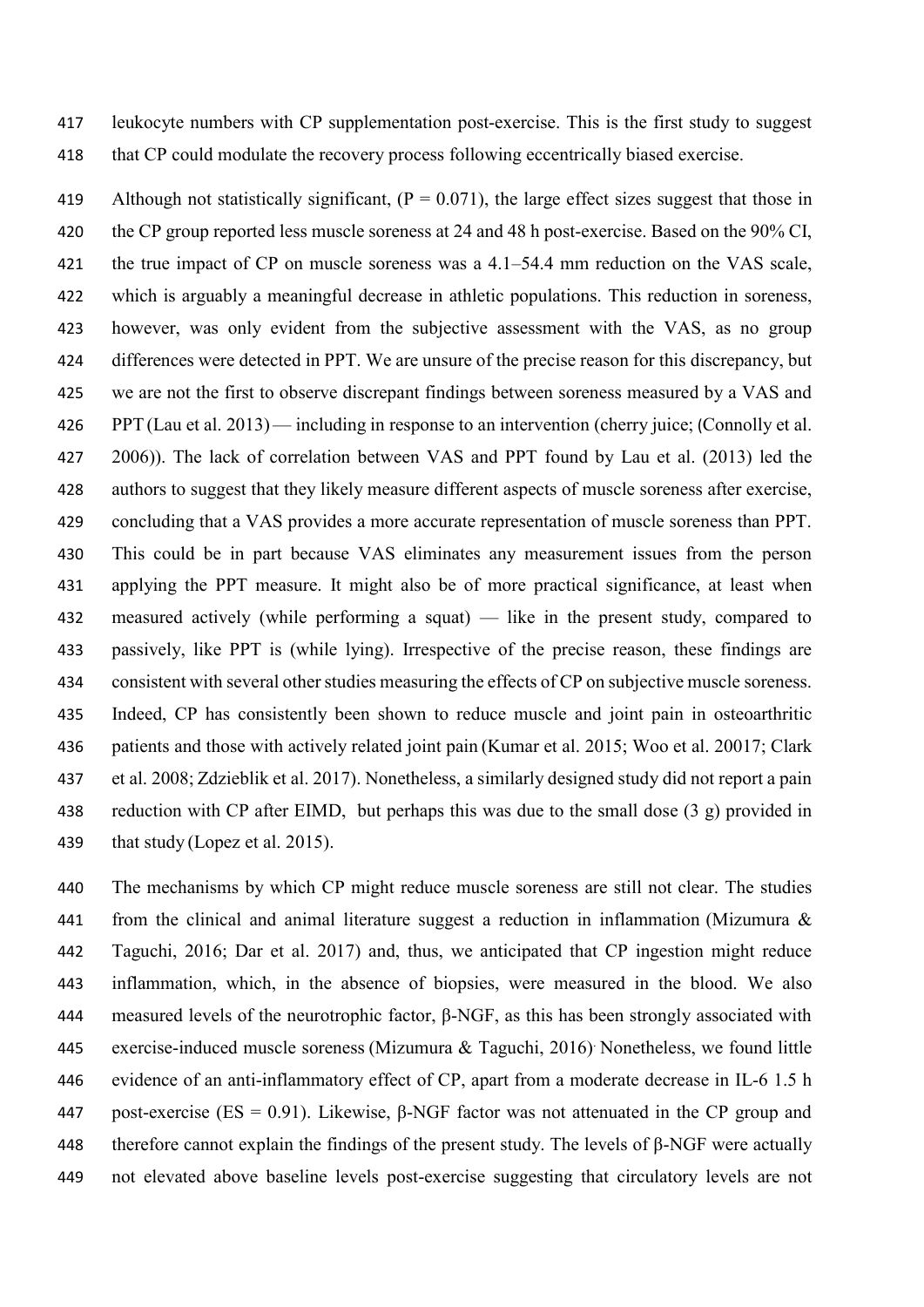associated with muscle soreness in healthy young males. Interestingly, there was actually some suggestion that neutrophil activity increased in the CP group; however, because the ES were small, they are probably not of any clinical relevance. Of course, we cannot rule out a local reduction in inflammation or any of the neurotrophic factors with CP. Future attempts to elucidate the mechanisms by which CP might attenuate exercise induced muscle soreness should include muscle biopsy samples.

 It is also possible that the reduction in muscle soreness simply reflects a generally faster 457 remodelling of the affected tissues with CP. Although there is little evidence to support such effects with CP at present, it was recently shown that hyperaminoacidemia, subsequent to whey 459 protein feeding, augmented muscle fractional synthetic rate of connective tissue as early as  $3 -$  5 h post-exercise, suggesting that ECM remodelling is sensitive to exogenous AA and the remodelling process is rapidly modulated (Holm et al. 2017). An *in vitro* study also suggested stimulatory effects of CP on myofibrillar synthesis (Kitakaze et al. 2016); however, these effects might not translate *in vivo*, given the high doses used and evidence that leucine is the key anabolic trigger under these conditions(Impey et al. 2018). Thus, we believe that the CP had little influence on myofibrillar re-conditioning and instead any benefit was the result of cellular changes in ECM. Nonetheless, these effects are speculative at present and need to be experimentally tested.

 Faster ECM remodelling would also be a plausible explanation for the improvements in CMJ performance seen with CP after EIMD. Indeed, the ECM plays a well-known role in force transmission during muscle contraction, so it is reasonable to assume that any dysfunction would affect force output. Although not measured in this study, a number of studies have reported damage to the ECM components following similar bouts of exercise (Mackey et al. 2004; Brown et al. 1999; Tofas et al. 2008). It is conceivable that attenuation of this damage or acceleration of the remodelling process could enable the muscles to transmit forces more efficiently throughout the fibre in turn supporting contractile force output. However, in this scenario, we would also expect MIVC to be significantly altered by the CP which was not the 477 case, apart from a small possible benefit at 24 h post-exercise ( $ES = 0.51$ ). The reason for the discrepant finding between CMJ and MIVC is not entirely clear, but it is well established that 479 the two measures do not correlate (Clifford et al. 2015). It is possible that the greater inter- participant variability for the MIVC vs. CMJ measure hampered our ability to detect larger group differences in the former. Regardless of the precise reasons, more detailed mechanistic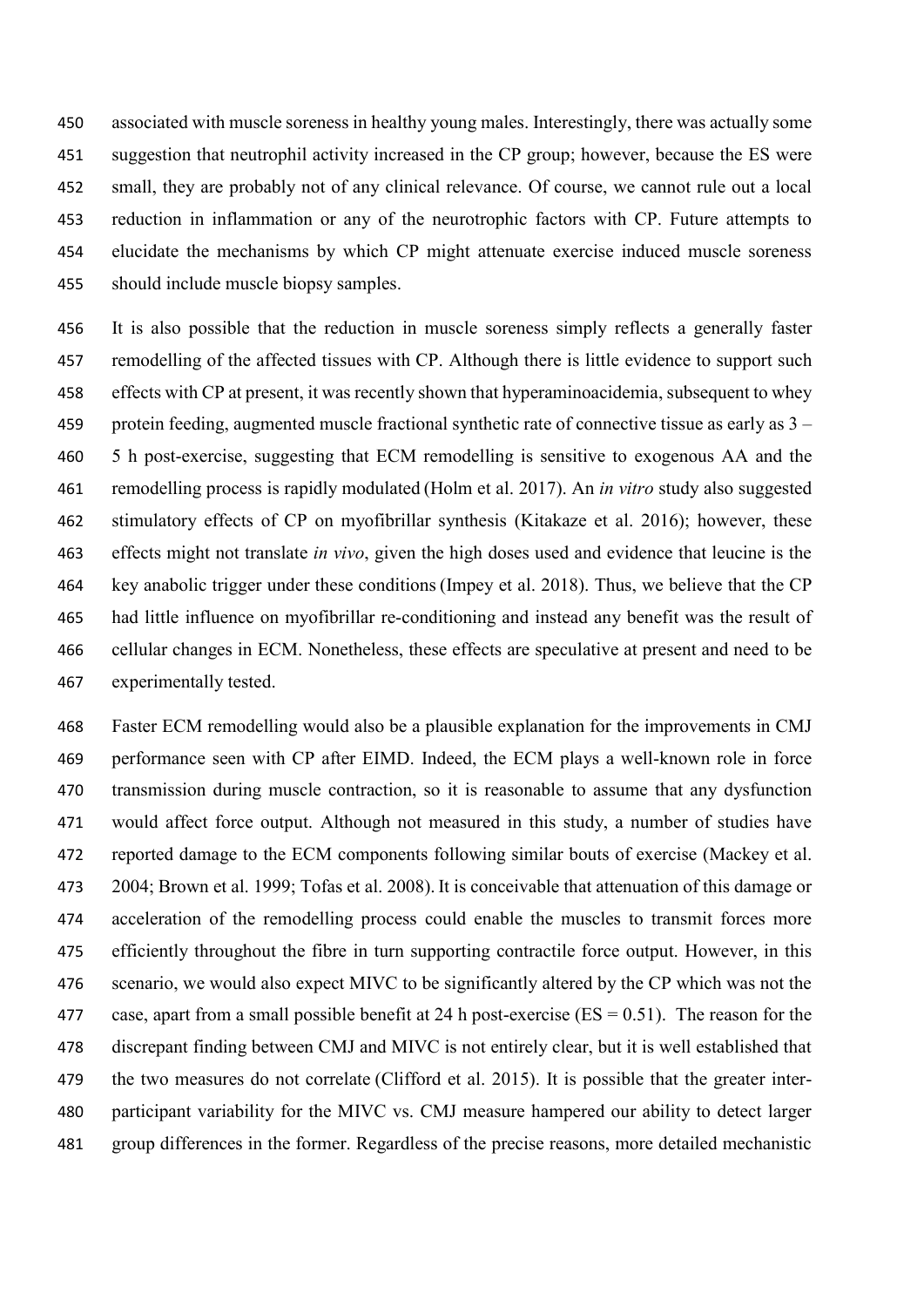studies with muscle biopsies are required in the future to elucidate the aforementioned mechanisms.

 There were no statistically significant changes in serum proteins ALT, AST, LDH and CK. Possibly and likely beneficial reductions were observed in ALT, AST and CK following CP ingestion with MBI analysis; however, these effects were small to moderate. These findings are in contrast to recent study that reported significant reductions in plasma CK and LDH in the 24-72 h following muscle-damaging exercise with 3 g of CP ingestion (Lopez et al., 2015). The discrepancy in findings between our study and that of Lopez et al. (2015) could be due to the much higher inter-individual variability for these markers in our study. Indeed, the heterogenic responses could be why we were unable to detect subtle differences between group changes with traditional statistical tests and only with MBI analysis. The general pattern of these intracellular proteins being reduced with MBI analysis suggests a possible attenuation of muscle damage or a better maintenance of ultrastructural integrity with CP ingestion, which would be consistent with the accelerated recovery of CMJ performance. However, because the 496 group differences were only small to moderate (ES  $\leq$  0.80) and not statistically significant (P  $\leq$ 0.05) it is unclear how meaningful these changes are.

 In a recent study, Shaw et al. (2016) reported that 15 g of gelatin, which led to marked increases in systemic levels of glycine, hydroxyproline and proline, stimulated collagen synthesis, as measured by a significant augmentation of P1NP, a marker of bone formation. These findings were interpreted to suggest that the gelatin-induced hyperaminoacidaemia could augment post- exercise collagen synthesis when ingested 1 h before physical activity. These findings were intriguing and therefore we decided to measure P1NP in the present study, alongside the bone resorption marker β-CTX, to see if similar effects were present in our model. We also reasoned that in the absence of muscle biopsies, these findings might shed some light on the potential for CP to augment collagen synthesis *in vivo*. Nonetheless, in contrast to the findings of Shaw 507 et al. (2016) we found that apart from a small possible increase at 1.5 h post-exercise ( $ES =$  0.16) P1NP was largely unaffected by CP supplementation. Similarly, apart from a small possible increase in B-CTX levels at 24 h post-exercise in CP in which the effect size was not large enough to be considered meaningful (0.09) at all other time points CP did not influence bone resorption levels. We are unsure as to why we found such discrepant findings, but differences in supplement and dose used (10 g twice per day of CP vs. 15 g of gelatin), exercise model (drop jumps vs. skipping) and analytical methods (electro-chemiluminescence vs. ELISA) could provide at least a partial explanation. Regardless, our data do not support the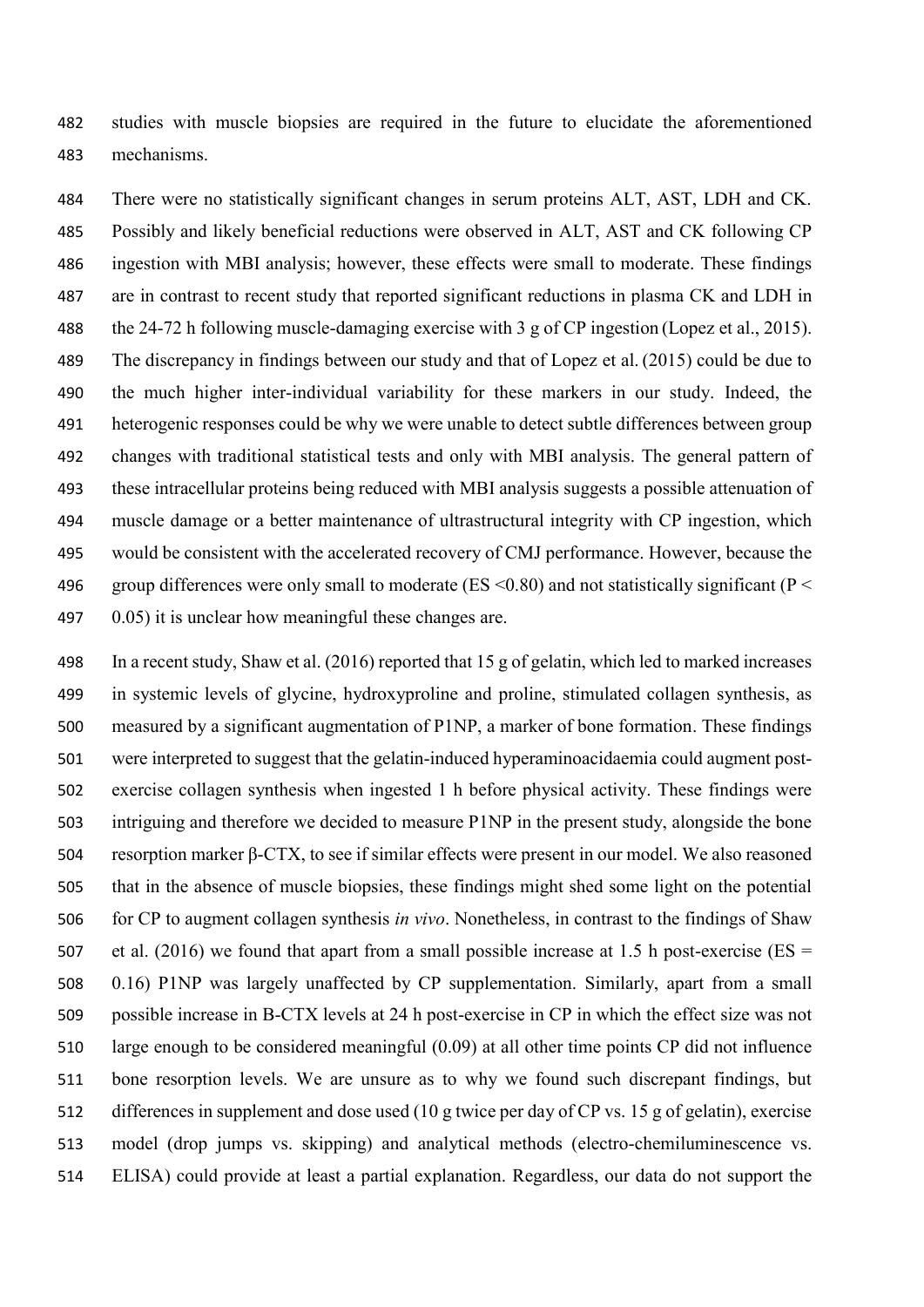idea that acute CP ingestion stimulates bone collagen synthesis after strenuous physical exercise. It is likely that a longer supplementation period is required for these effects to manifest; indeed, a recently published study found that 12 months of daily CP ingestion (5 g) increased P1NP and decreased β-CTX in post-menopausal women (König et al. 2018). Future studies should assess the effects of longer supplementation periods on bone turnover in physically active individuals.

 The main limitation of this study is that due to ethical constraints, we were unable to take muscle biopsy samples in this study, instead having to rely on indirect markers of muscle damage and inflammation to evaluate the effects of CP. We do not perceive this to be a limitation in terms of assessing function and subjective wellbeing as muscle soreness and muscle function are still the most valid and reliable measures of EIMD with the most practical relevance (Warren et al. 1999). However, the changes we observed at the systemic level might not reflect the changes at the local level, and thus, we must emphasise caution when interpreting these findings. Moreover, that there is no evidence to date that CP influences connective tissue synthesis *in vivo*, we are unable to provide any concrete evidence as to the possible mechanisms involved, but hope this research stimulates further studies in this area.

 In conclusion, this study showed that 9 days of CP supplementation might help to accelerate the recovery of muscle function and attenuate muscle soreness following strenuous physical exercise. The underlying mechanisms remain unclear, but we speculate that they are related to an increase in collagen synthesis in the connective tissues surrounding the muscle and/or modulation of the inflammatory response to the exercise bout, which could accelerate the early remodelling process. In addition to testing this hypothesis, future studies are needed to evaluate the optimal dose and whether such effects are present in elite athletic populations.

#### **Acknowledgments**

 This study was funded by Rousselot BVBA. The funders supplied the supplements used in this study but had no role in the analysis, interpretation of the results, and writing of the manuscript. Barbara Vanhoecke and Janne Prawitt are employees of Rousselot. All other authors declare no conflict of interest.

#### **Ethical statement**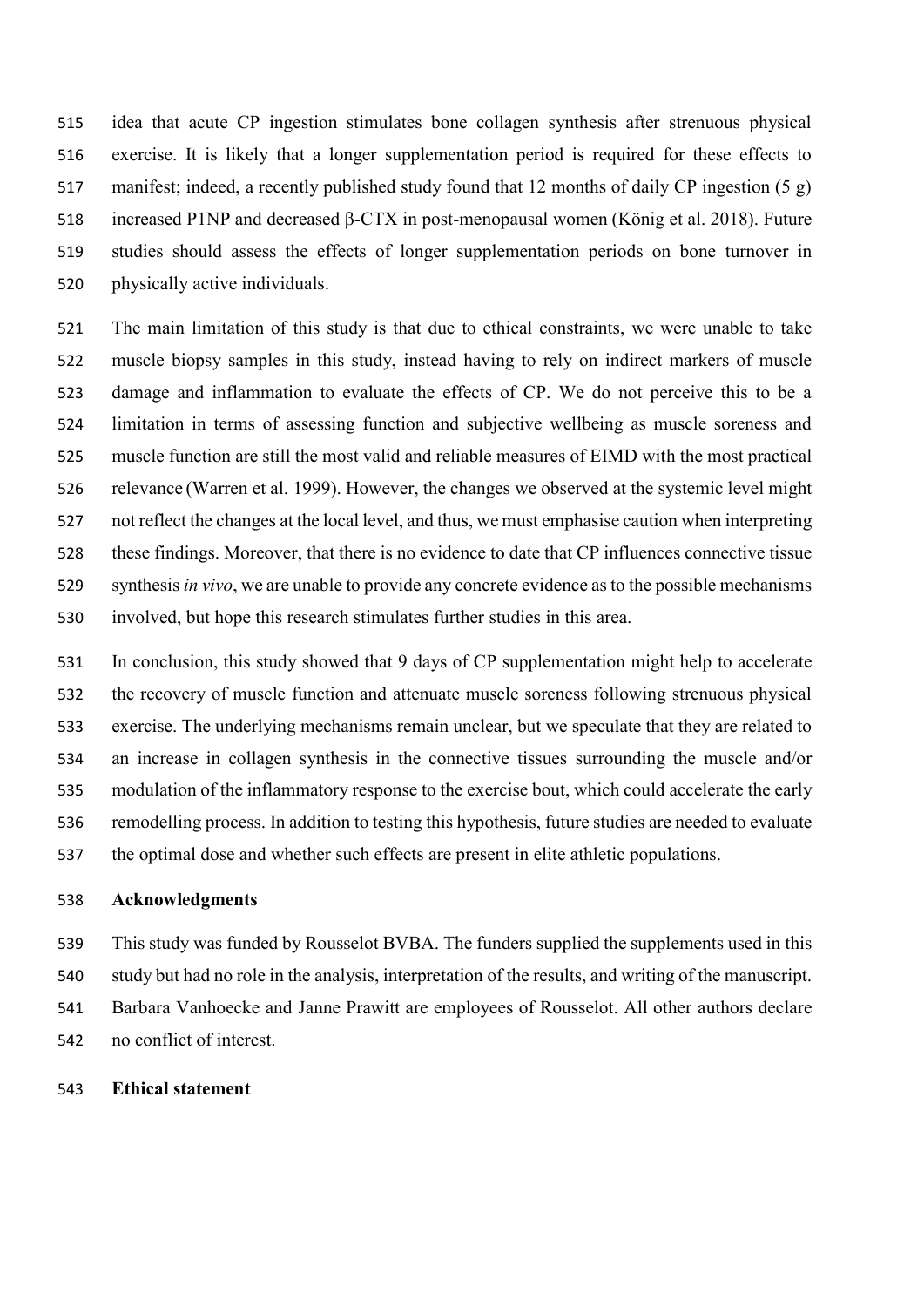All study procedures were in accordance with the ethical standards of the institutional research ethics committee and with the 1964 Helsinki declaration and its later amendments or comparable ethical standards.

## **Reference List**

- Batterham AM, Hopkins WG (2006) Making meaningful inferences about magnitudes. International Journal of Sports Physiology and Performance 1(1):50-7.
- Brown S, Day S, Donnelly A (1999) Indirect evidence of human skeletal muscle damage and collagen breakdown after eccentric muscle actions. Journal of Sports Sciences 17(5):397-402.
- Clark KL, Sebastianelli W, Flechsenhar KR, Aukermann DF, Meza F, Millard RL, Deitch
- JR, Sherbondy PS, Albert A (2008) 24-Week study on the use of collagen hydrolysate as a dietary supplement in athletes with activity-related joint pain. Current Medical Research and Opinion 24(5):1485-96.
- Clarkson PM, Sayers SP (1999) Etiology of exercise-induced muscle damage. Canadian Journal of Applied Physiology 24(3):234-48.
- Clifford T, Allerton DM, Brown MA, Harper L, Horsburgh S, Keane KM, Stevenson EJ, Howatson G (2016) Minimal muscle damage after a marathon and no influence of beetroot juice on inflammation and recovery. Applied Physiology, Nutrition, and Metabolism
- 42(3):263-270.
- Clifford T, Bell O, West DJ, Howatson G, Stevenson EJ (2016) The effects of beetroot juice supplementation on indices of muscle damage following eccentric exercise. European Journal of Applied Physiology 116(2):353-62.
- Connolly DA, McHugh MP, Padilla-Zakour OI (2006)Efficacy of a tart cherry juice blend in preventing the symptoms of muscle damage. British Journal of Sports Medicine 40(8):679-83.
- Crameri RM, Aagaard P, Qvortrup K, Langberg H, Olesen J, Kjær M (2017) Myofibre damage in human skeletal muscle: effects of electrical stimulation versus voluntary
- contraction. The Journal of Physiology 583(1):365-80.
- Dannecker EA, & Koltyn KF (2014) Pain during and within hours after exercise in healthy adults. Sports Medicine 44(7): 921-942.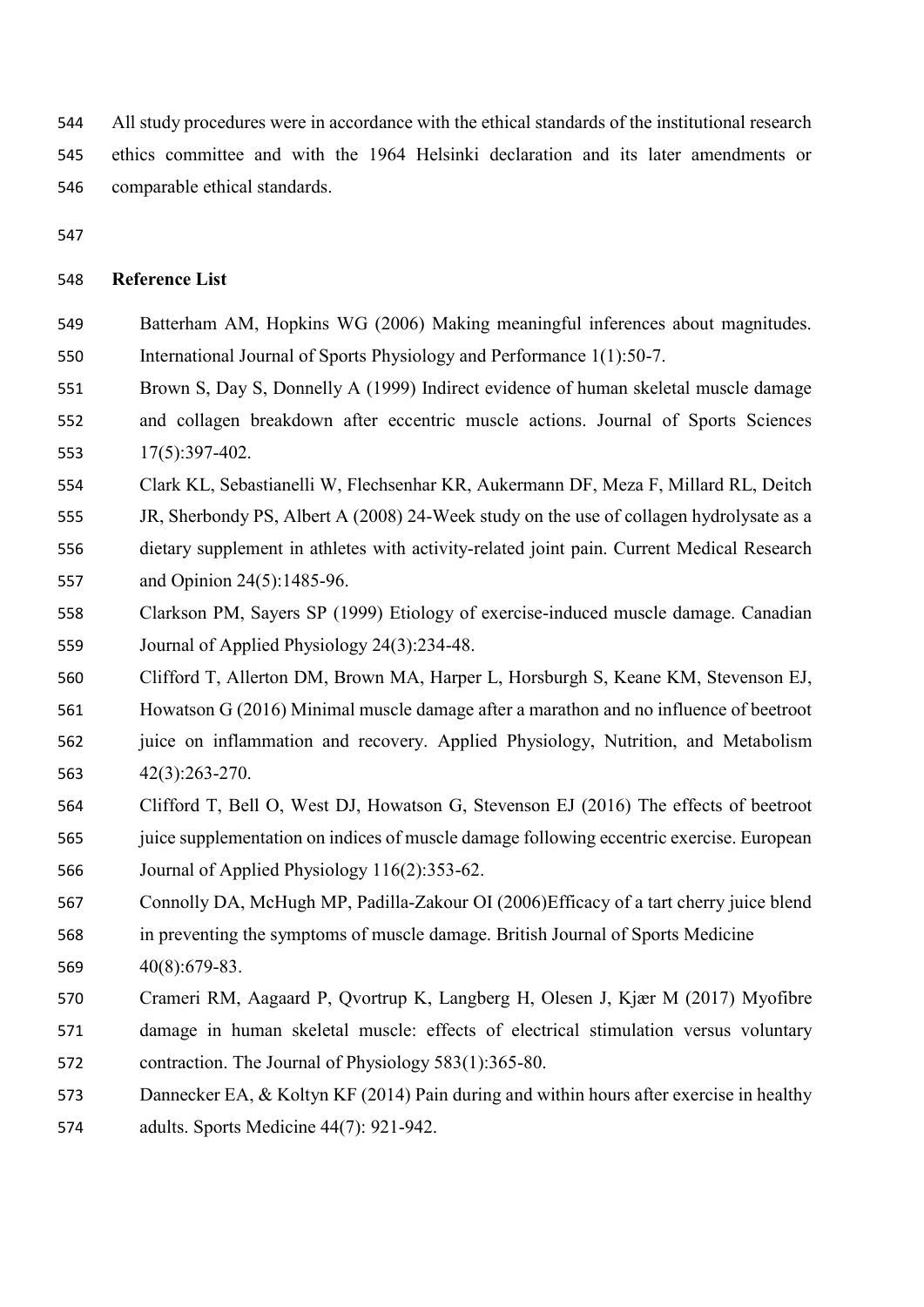- Dar QA, Schott EM, Catheline SE, Maynard RD, Liu Z, Kamal F, Farnsworth CW, Ketz
- JP, Mooney RA, Hilton MJ, Jonason JH (2017) Daily oral consumption of hydrolyzed
- type 1 collagen is chondroprotective and anti-inflammatory in murine posttraumatic osteoarthritis. PloS One 12(4):e0174705.
- Flechsenhar K, McAlindon T (2016) Change in Serum Biomarkers in Patients with Osteoarthritis treated with Collagen Hydrolysate: Results of a Prospective Randomized Study. Journal of Arthritis 2016:5(5).
- Gillies AR, Lieber RL (2011) Structure and function of the skeletal muscle extracellular matrix. Muscle & Nerve 44(3):318-331.
- Halsey LG, Curran-Everett D, Vowler SL, Drummond GB (2015) The fickle P value generates irreproducible results. Nature Methods 12(3):179.
- Han XY, Wang W, Komulainen J, Koskinen SO, Kovanen V, Vihko V, Trackman PC,
- Takala TE (1999) Increased mRNAs for procollagens and key regulating enzymes in rat skeletal muscle following downhill running. Pflügers Archive 437(6):857-64.
- Holm L, Rahbek SK, Farup J, Vendelbo MH, Vissing K (2017)Contraction mode and whey protein intake affect the synthesis rate of intramuscular connective tissue. Muscle & Nerve (1):128-30.
- Hopkins WG (2002) A scale of magnitude for effect statistics. In: A New View of
- Statistics; Will G. Hopkins: Melbourne, Australia, 502.
- Hyldahl RD, Hubal MJ (2014) Lengthening our perspective: morphological, cellular, and molecular responses to eccentric exercise. Muscle & Nerve 49(2):155-70.
- Impey SG, Hammond KM, Naughton R, Langan-Evans C, Shepherd SO, Sharples AP, Cegielski J, Smith K, Jeromson S, Hamilton DL, Close GL (2018) Whey Protein Augments Leucinemia and Post-Exercise p70S6K1 Activity Compared to a Hydrolysed Collagen Blend When in Recovery From Training With Low Carbohydrate Availability. International Journal of Sport Nutrition and Exercise Metabolism 1-26. DOI: 10.1123/ijsnem.2018-0054
- Kitakaze T, Sakamoto T, Kitano T, Inoue N, Sugihara F, Harada N, & Yamaji R (2016) The collagen derived dipeptide hydroxyprolyl-glycine promotes C2C12 myoblast differentiation and myotube hypertrophy. Biochemical and Biophysical Research Communications 478(3): 1292-1297.
- König D, Oesser S, Scharla S, Zdzieblik D, Gollhofer A (2018) Specific Collagen Peptides Improve Bone Mineral Density and Bone Markers in Postmenopausal Women—A Randomized Controlled Study. Nutrients 10(1):97.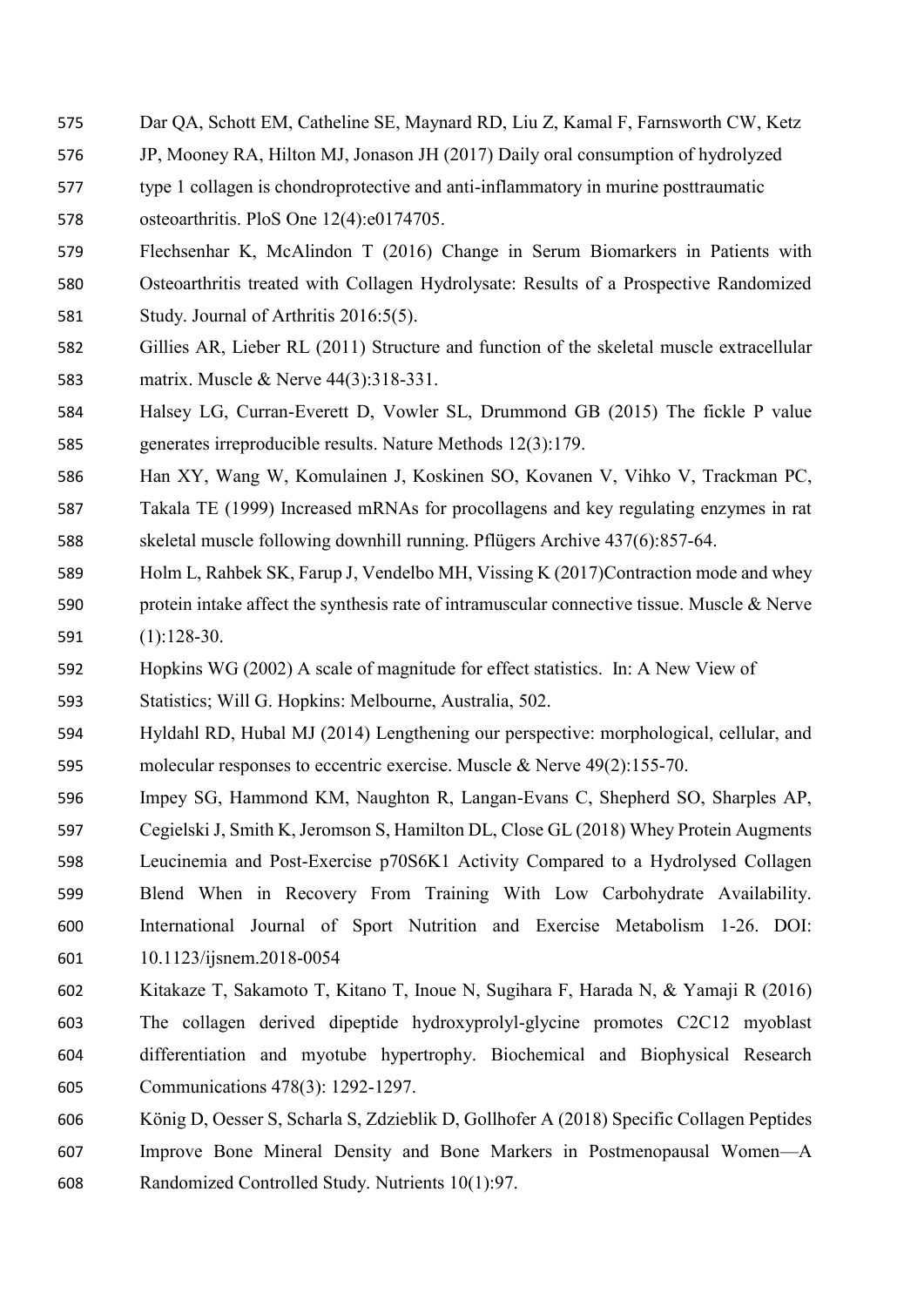- Kumar S, Sugihara F, Suzuki K, Inoue N, Venkateswarathirukumara S (2015) A double‐ blind, placebo‐controlled, randomised, clinical study on the effectiveness of collagen peptide on osteoarthritis. Journal of the Science of Food and Agriculture 95(4): 702-707.
- Lau WY, Muthalib M, Nosaka K (2013) Visual analog scale and pressure pain threshold
- 
- for delayed onset muscle soreness assessment. Journal of Musculoskeletal Pain 21(4):320-
- 326.
- Li P, Wu G (2018) Roles of dietary glycine, proline, and hydroxyproline in collagen synthesis and animal growth. Amino Acids 50(1):29-38.
- Lopez HL, Ziegenfuss TN, Park J (2015) Evaluation of the effects of biocell collagen, a novel cartilage extract, on connective tissue support and functional recovery from exercise. Integrative Medicine: A Clinician's Journal 14(3):30.
- Mackey AL, Donnelly AE, Turpeenniemi-Hujanen T, Roper HP (2004) Skeletal muscle collagen content in humans after high-force eccentric contractions. Journal of Applied Physiology 97(1):197-203.
- Mackey AL, Kjaer M (2016) Connective tissue regeneration in skeletal muscle after eccentric contraction-induced injury. Journal of Applied Physiology 122(3):533-40.
- Miller BF, Olesen JL, Hansen M, Døssing S, Crameri RM, Welling RJ, Langberg H, Flyvbjerg A, Kjaer M, Babraj JA, Smith K (2005) Coordinated collagen and muscle protein synthesis in human patella tendon and quadriceps muscle after exercise. The Journal of Physiology 567(3):1021-1033.
- Mizumura K, Taguchi T (2016) Delayed onset muscle soreness: Involvement of
- neurotrophic factors. The Journal of Physiological Sciences 66(1): 43-52.
- Ohara H, Matsumoto H, Ito K, Iwai K, Sato K (2007) Comparison of quantity and structures
- of hydroxyproline-containing peptides in human blood after oral ingestion of gelatin hydrolysates from different sources. Journal of Agricultural and Food Chemistry 55(4):1532.
- Page P (2014) Beyond statistical significance: clinical interpretation of rehabilitation research literature. International Journal of Sports Physical Therapy 9(5):726.
- Paulsen G, Ramer Mikkelsen U, Raastad T, Peake JM (2012) Leucocytes, cytokines and satellite cells: what role do they play in muscle damage and regeneration following eccentric exercise?. Exercise Immunology Review 1;18.
- Shaw G, Lee-Barthel A, Ross ML, Wang B, Baar K (2016) Vitamin C–enriched gelatin
- supplementation before intermittent activity augments collagen synthesis. The American
- Journal of Clinical Nutrition 105(1):136-43.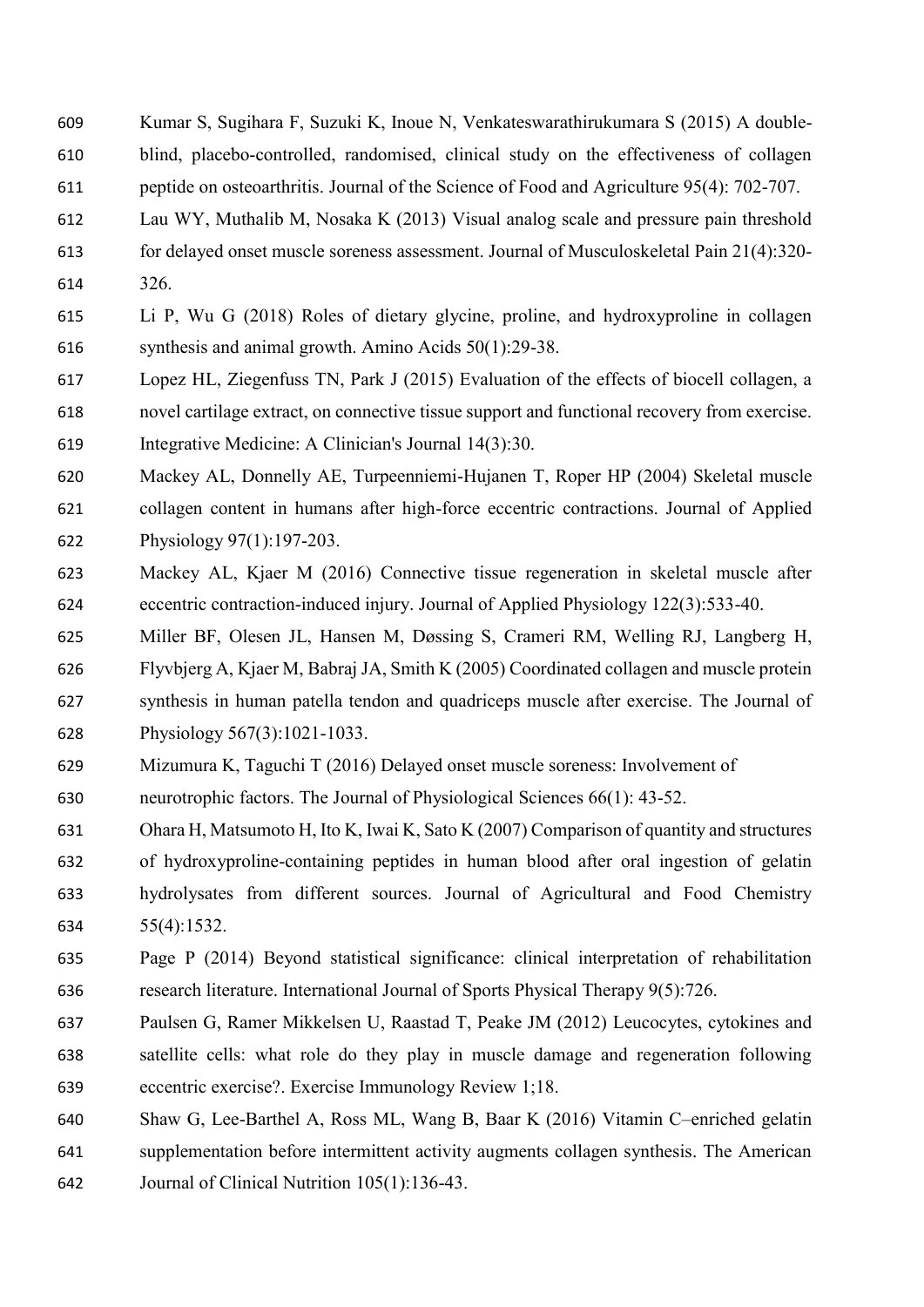- Shearer DA, Sparkes W, Northeast J, Cunningham DJ, Cook CJ, Kilduff LP (2017) Measuring recovery: An adapted Brief Assessment of Mood (BAM+) compared to biochemical and power output alterations. Journal of Science and Medicine in Sport. 20(5):512-517.
- Sousa M, Teixeira VH, Soares J (2013) Dietary strategies to recover from exercise-induced muscle damage. International Journal of Food Sciences and Nutrition 65(2): 151-163.
- Stauber WT, Clarkson PM, Fritz VK, Evans WJ (1990) Extracellular matrix disruption and pain after eccentric muscle action. Journal of Applied Physiology 69(3):868-74.
- Tofas T, Jamurtas AZ, Fatouros I, Nikolaidis MG, Koutedakis Y, Sinouris EA, Papageorgakopoulou N, Theocharis DA (2008) Plyometric exercise increases serum indices of muscle damage and collagen breakdown. The Journal of Strength & Conditioning Research 22(2):490-4966.
- Townsend R, Elliott-Sale KJ, Currell K, Tang J, Fraser WD, Sale C (2017) The effect of postexercise carbohydrate and protein ingestion on bone metabolism. Translational Journal of the American College of Sports Medicine 2(20):129-137.
- Warren GL, Lowe DA, Armstrong RB (1999) Measurement tools used in the study of eccentric contraction-induced injury. Sports Medicine 27(1):43-59.
- Woo T, Lau L, Cheng N, Chan P, Tan K (2017) Efficacy of Oral Collagen in Joint Pain-Osteoarthritis and Rheumatoid Arthritis. J Arthritis 6(233):2.
- Zdzieblik D, Oesser S, Gollhofer A, König D (2017) Improvement of activity-related knee
- joint discomfort following supplementation of specific collagen peptides. Applied Physiology, Nutrition, and Metabolism 42(6):588-595.
- Zou Y, Zwolanek D, Izu Y, Gandhy S, Schreiber G, Brockmann K, Devoto M, Tian Z, Hu
- Y, Veit G, Meier M (2014) Recessive and dominant mutations in COL12A1 cause a novel EDS/myopathy overlap syndrome in humans and mice. Human Molecular Genetics 23(9):2339-52.
- 
- 
-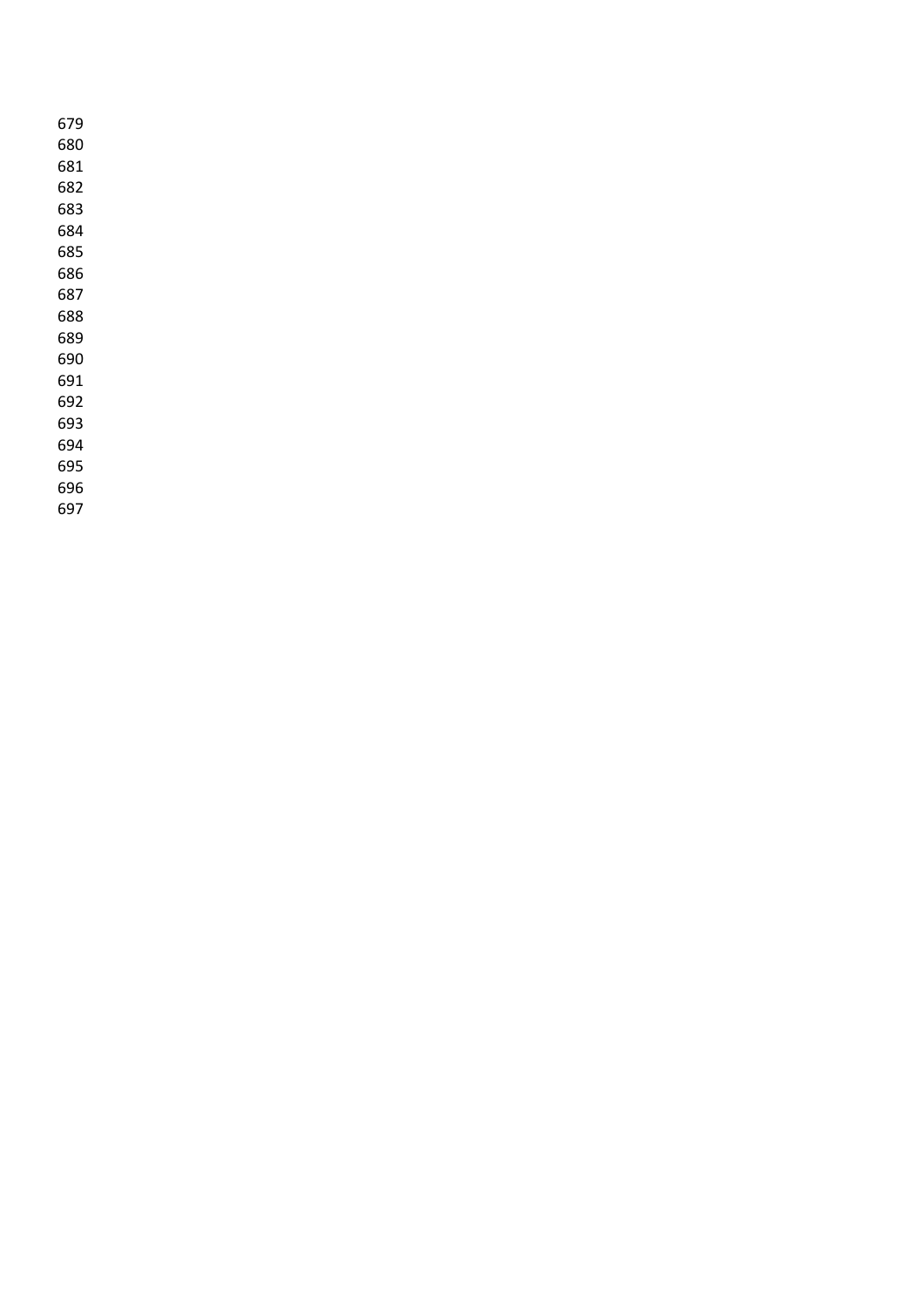

 

 **Figure 1** – Muscle soreness, pressure pain threshold (PPT), countermovement jump (CMJ) height, maximal isometric voluntary contraction (MIVC) and Brief Assessment of Mood Adapted (BAM+) at baseline (BL), pre-exercise (Pre), post-exercise (Post), 24 h and 48 h post- exercise after collagen peptides (CP) or control (CON). PPT, CMJ and MIVC data presented as % of baseline values shown in Table 1. \*Denotes time effect, P < 0.05. #Denotes group 707 \* time interaction effect, P < 0.05.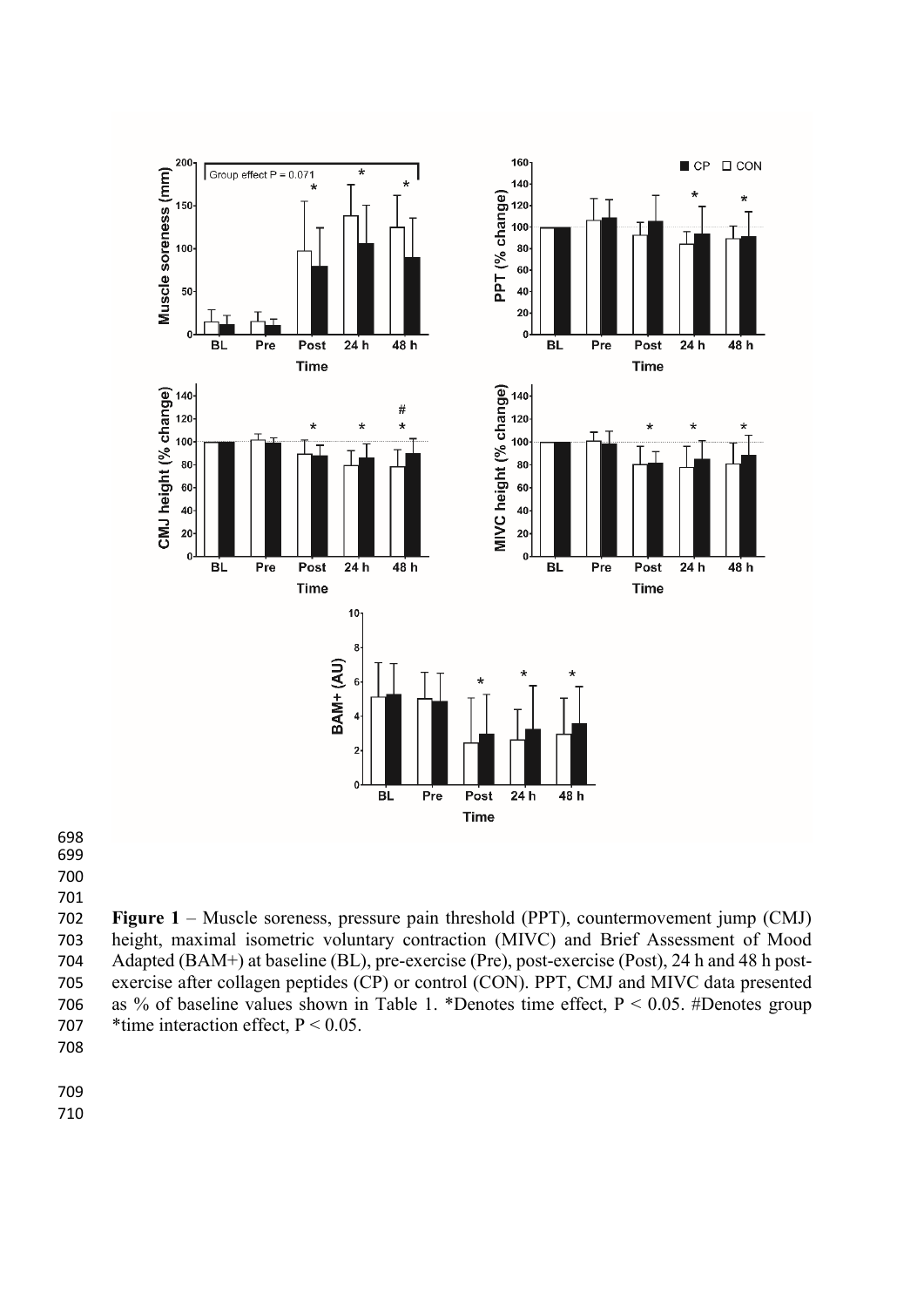

 **Figure 2 –** Leukocytes, neutrophils, monocytes and lymphocytes at baseline (BL), pre-exercise (Pre), post-exercise (Post), 1.5 h, 24 h and 48 h post-exercise after collagen peptides

717 (CP) or control (CON). \*Denotes time effect,  $P < 0.05$ .

- 
- 
- 
- 
- 
- 
- 
- 
- 
- 
- 
- 

- 
- 
- 
- 
-